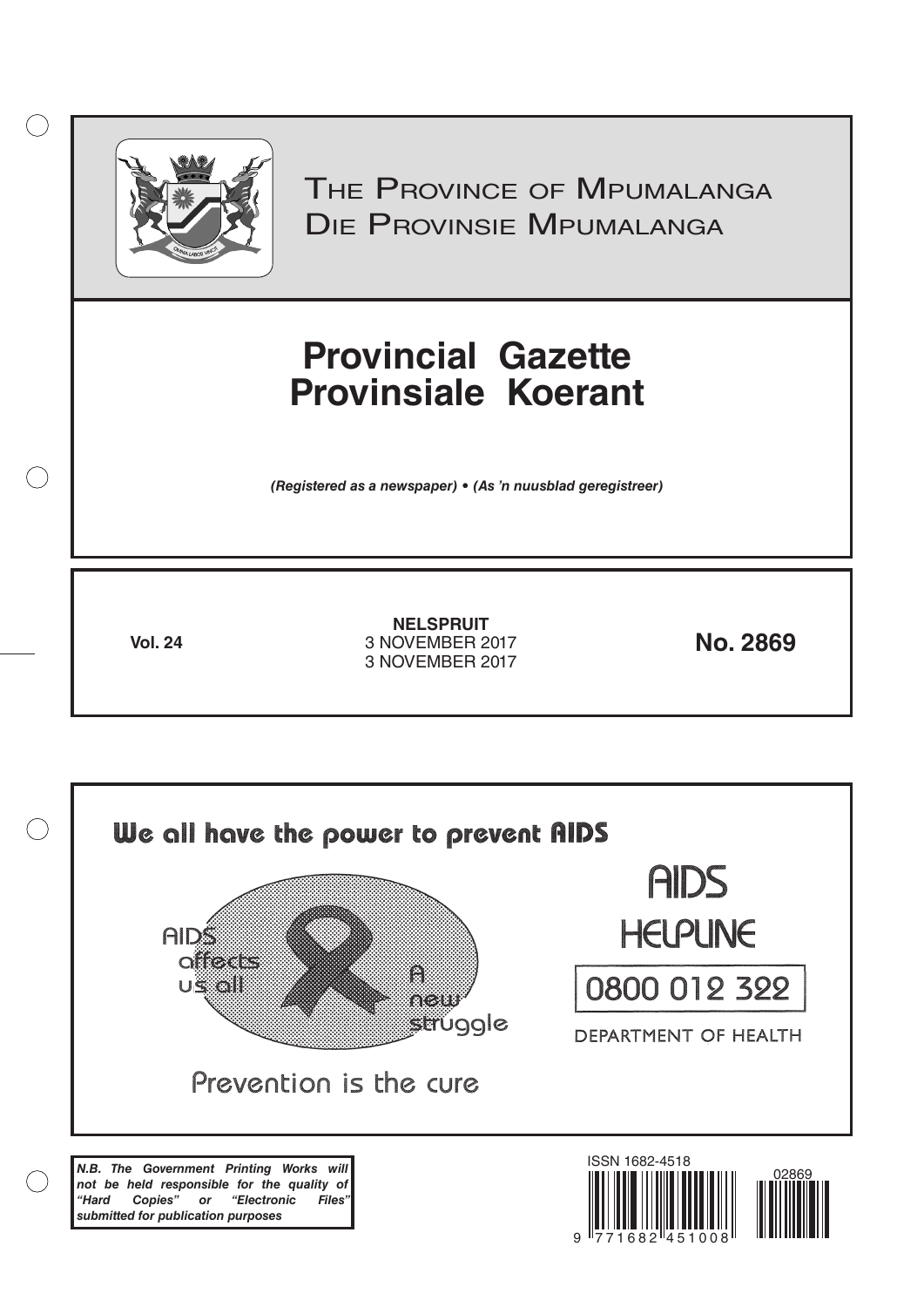## **IMPORTANT NOTICE:**

**The GovernmenT PrinTinG Works Will noT be held resPonsible for any errors ThaT miGhT occur due To The submission of incomPleTe / incorrecT / illeGible coPy.**

**no fuTure queries Will be handled in connecTion WiTh The above.**

## **CONTENTS**

|            |                                                                                                                                                                                                    | Gazette | Page              |
|------------|----------------------------------------------------------------------------------------------------------------------------------------------------------------------------------------------------|---------|-------------------|
|            |                                                                                                                                                                                                    | No.     | No.               |
|            | <b>GENERAL NOTICES • ALGEMENE KENNISGEWINGS</b>                                                                                                                                                    |         |                   |
| 118        | Msukaligwa Local Municipality Spatial Planning and Land Use Management Bylaw, 2016: Ermelo                                                                                                         | 2869    | 11                |
| 118        | Msukaligwa Plaaslike Munisipaliteit Ruimtelike Beplanning en Grondgebruiksbestuur Verordening 2016:                                                                                                | 2869    | 11                |
| 121<br>121 | Emalahleni Spatial Planning and Land Use Management By-law, 2016: Erf 1290, Reyno Ridge Extension 4<br>Emalahleni Ruimtelikebeplanning en Grondgebruiksbestuur By-wet, 2016: Erf 1290, Reyno Ridge | 2869    | $12 \overline{ }$ |
| 122        | Emalahleni Spatial Planning and Land Use Management By-law, 2016: Holding 55, Jackaroo Agricultural                                                                                                | 2869    | 12                |
| 122        | Emalahleni Ruimtelikebeplanning en Grondgebruiksbestuur By-Wet, 2016: Hoewe 55, Jackaroo-                                                                                                          | 2869    | 13                |
| 123        | Chief Albert Luthuli Spatial Planning and Land Use Management By-laws, 2016: Portion of Erf 37, Honingklip                                                                                         | 2869    | 13                |
|            |                                                                                                                                                                                                    |         | 14                |
| 123        | Chief Albert Luthuli Grondgebruiksbestuurs Bywette, 2016: Gedeelte van Erf 37, Honingklip A                                                                                                        | 2869    | 15                |
|            | <b>PROVINCIAL NOTICES • PROVINSIALE KENNISGEWINGS</b>                                                                                                                                              |         |                   |
| 141        | Emalahleni Spatial Planning and Land Use Management By-Law, 2016: Emalahleni Amendment Schemes                                                                                                     | 2869    | 16                |
| 141        | Emalahleni Ruimtelike Beplanning en Grondgebruiksbestuur deur -Law, 2016: Emalahleni Wysigingskema                                                                                                 | 2869    | 17                |
|            | <b>LOCAL AUTHORITY NOTICES • PLAASLIKE OWERHEIDS KENNISGEWINGS</b>                                                                                                                                 |         |                   |
| 126        | Local Government Ordinance (17/1939), as amended: Notice in terms of section 67 of the Ordinance:                                                                                                  | 2869    | 18                |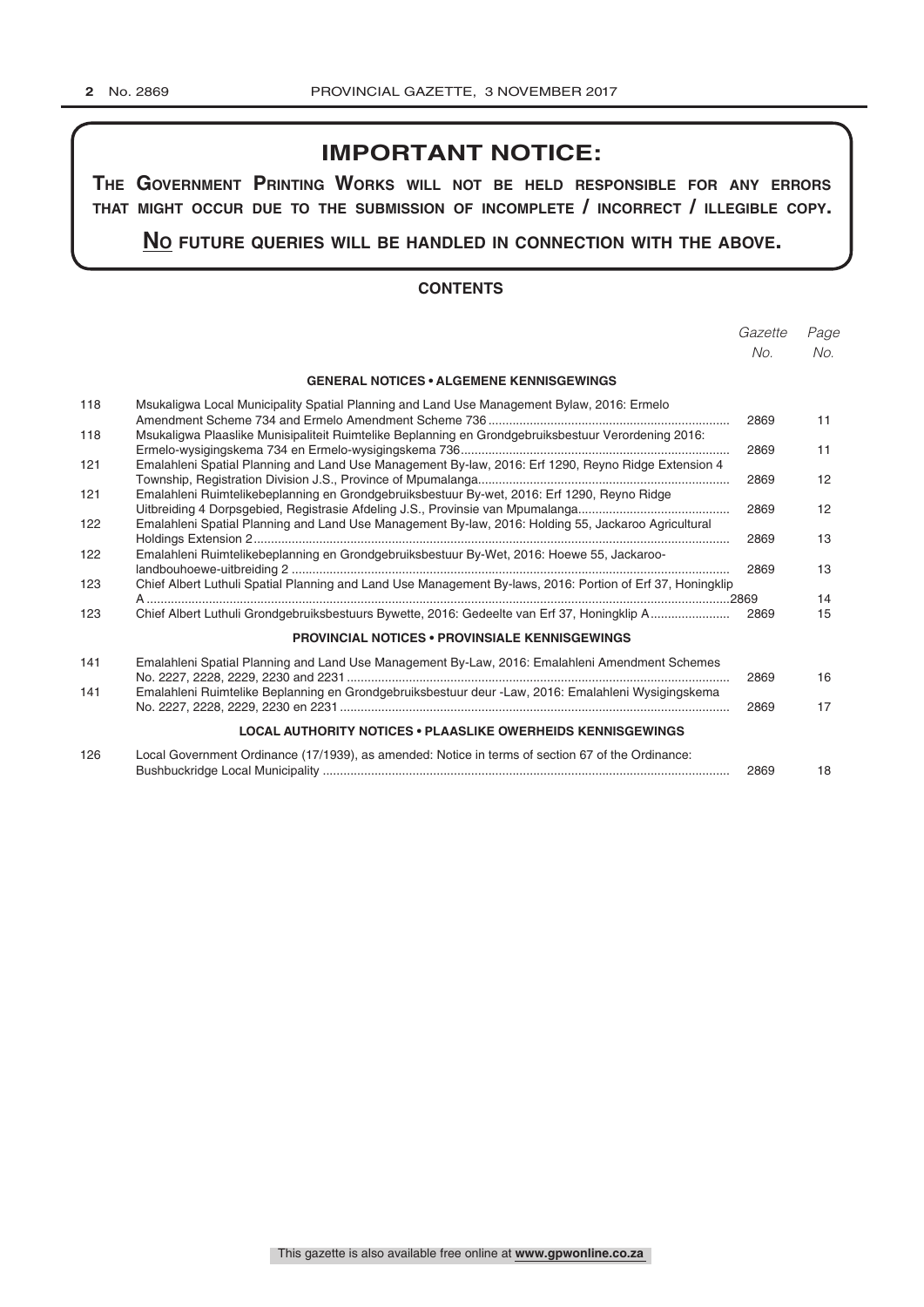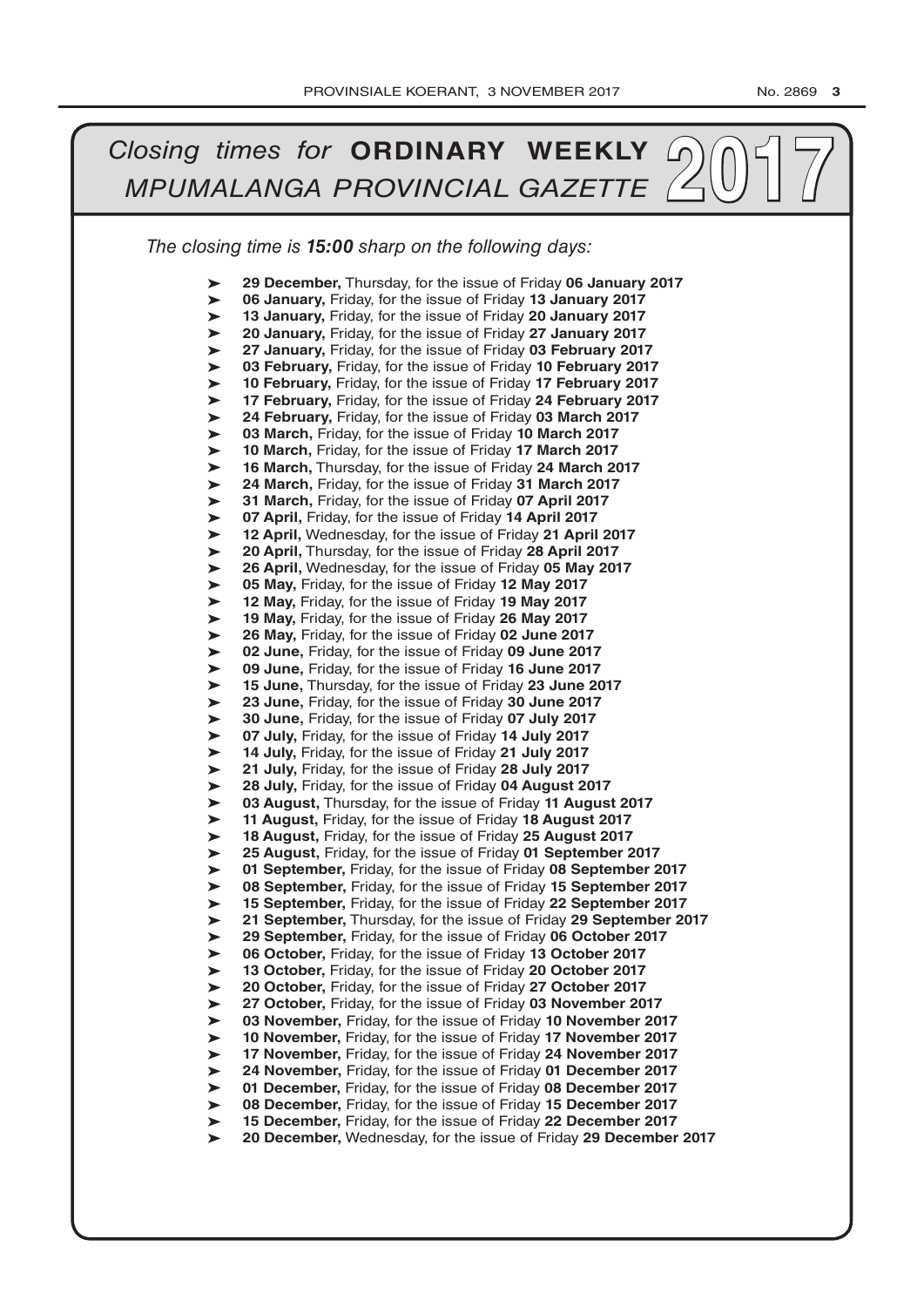# **LIST OF TARIFF RATES** FOR PUBLICATION OF NOTICES **COMMENCEMENT: 1 APRIL 2016**

## **NATIONAL AND PROVINCIAL**

Notice sizes for National, Provincial & Tender gazettes 1/4, 2/4, 3/4, 4/4 per page. Notices submitted will be charged at R1000 per full page, pro-rated based on the above categories.

| <b>Pricing for National, Provincial - Variable Priced Notices</b> |                          |                      |  |  |  |  |
|-------------------------------------------------------------------|--------------------------|----------------------|--|--|--|--|
| Notice Type                                                       | <b>Page Space</b>        | <b>New Price (R)</b> |  |  |  |  |
| Ordinary National, Provincial                                     | 1/4 - Quarter Page       | 250.00               |  |  |  |  |
| Ordinary National, Provincial                                     | 2/4 - Half Page          | 500.00               |  |  |  |  |
| Ordinary National, Provincial                                     | 3/4 - Three Quarter Page | 750.00               |  |  |  |  |
| Ordinary National, Provincial                                     | 4/4 - Full Page          | 1000.00              |  |  |  |  |

## **EXTRA-ORDINARY**

All Extra-ordinary National and Provincial gazette notices are non-standard notices and attract a variable price based on the number of pages submitted.

The pricing structure for National and Provincial notices which are submitted as **Extra ordinary submissions** will be charged at **R3000** per page.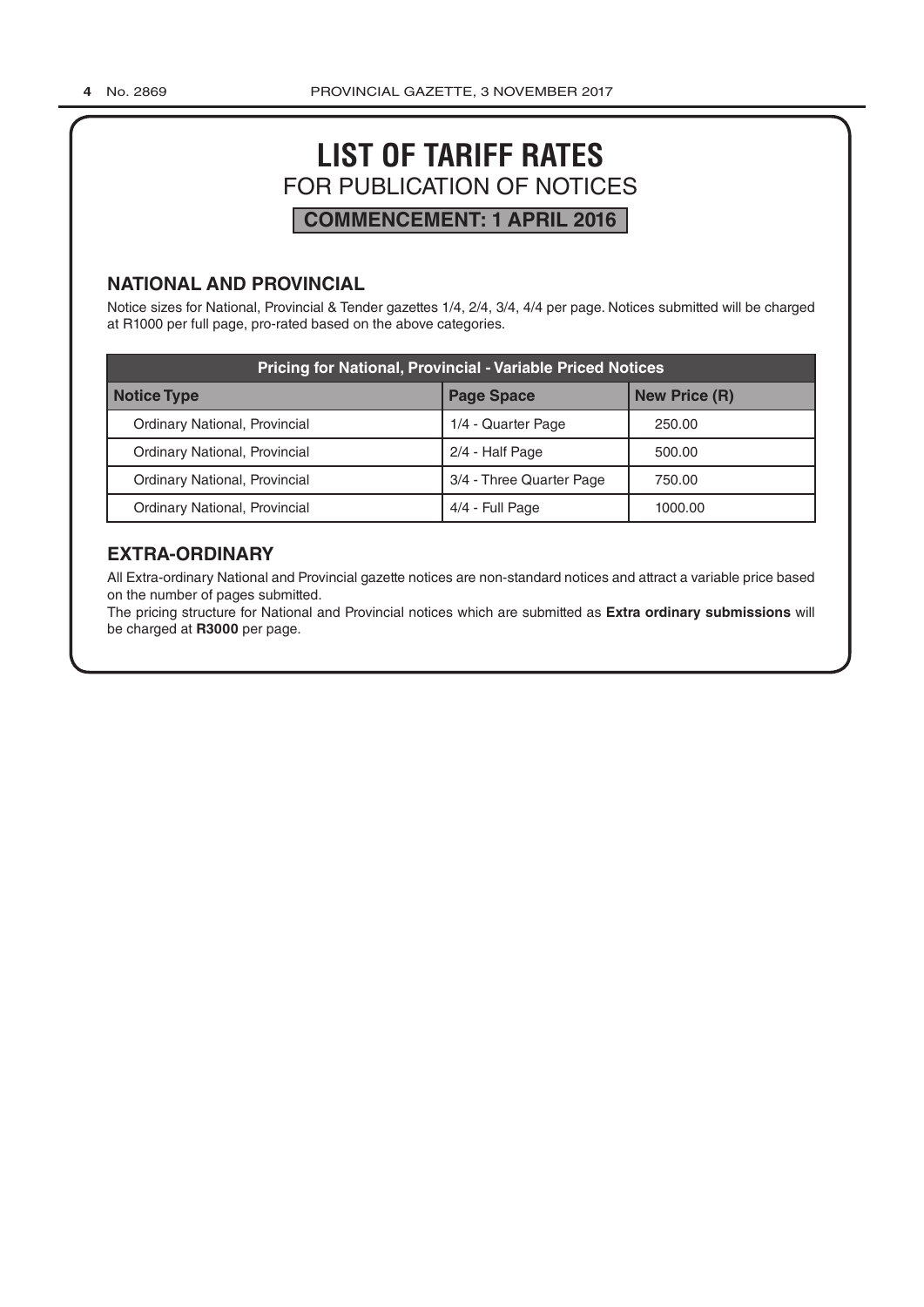The **Government Printing Works** (**GPW**) has established rules for submitting notices in line with its electronic notice processing system, which requires the use of electronic *Adobe* Forms. Please ensure that you adhere to these guidelines when completing and submitting your notice submission.

## **Closing Times for ACCepTAnCe of noTiCes**

- 1. The *Government Gazette* and *Government Tender Bulletin* are weekly publications that are published on Fridays and the closing time for the acceptance of notices is strictly applied according to the scheduled time for each gazette.
- 2. Please refer to the Submission Notice Deadline schedule in the table below. This schedule is also published online on the Government Printing works website www.gpwonline.co.za

All re-submissions will be subject to the standard cut-off times. **All notices received after the closing time will be rejected**.

| <b>Government Gazette Type</b>                   | <b>Publication</b><br><b>Frequency</b> | <b>Publication Date</b>                              | <b>Submission Deadline</b>                              | <b>Cancellations Deadline</b>                   |
|--------------------------------------------------|----------------------------------------|------------------------------------------------------|---------------------------------------------------------|-------------------------------------------------|
| <b>National Gazette</b>                          | Weekly                                 | Friday                                               | Friday 15h00 for next Friday                            | Tuesday, 15h00 - 3 days<br>prior to publication |
| <b>Regulation Gazette</b>                        | Weekly                                 | Friday                                               | Friday 15h00, to be published<br>the following Friday   | Tuesday, 15h00 - 3 days<br>prior to publication |
| <b>Petrol Price Gazette</b>                      | As required                            | First Wednesday of<br>the month                      | One week before publication                             | 3 days prior to<br>publication                  |
| <b>Road Carrier Permits</b>                      | Weekly                                 | Friday                                               | Thursday 15h00, to be<br>published the following Friday | 3 days prior to<br>publication                  |
| Unclaimed Monies (justice,<br>labour or lawyers) | January / As<br>required<br>2 per year | Any                                                  | 15 January / As required                                | 3 days prior to<br>publication                  |
| Parliament (acts, white paper,<br>green paper)   | As required                            | Any                                                  |                                                         | 3 days prior to<br>publication                  |
| <b>Manuals</b>                                   | As required                            | Any                                                  | <b>None</b>                                             | <b>None</b>                                     |
| <b>State of Budget</b><br>(National Treasury)    | <b>Monthly</b>                         | Any                                                  | 7 days prior to publication                             | 3 days prior to<br>publication                  |
| Legal Gazettes A, B and C                        | Weekly                                 | Friday                                               | One week before publication                             | Tuesday, 15h00 - 3 days<br>prior to publication |
| <b>Tender Bulletin</b>                           | Weekly                                 | Friday                                               | Friday 15h00 for next Friday                            | Tuesday, 15h00 - 3 days<br>prior to publication |
| Gauteng                                          | Weekly                                 | Wednesday                                            | Two weeks before publication                            | 3 days after submission<br>deadline             |
| <b>Eastern Cape</b>                              | Weekly                                 | Monday                                               | One week before publication                             | 3 days prior to<br>publication                  |
| Northern Cape                                    | Weekly                                 | Monday                                               | One week before publication                             | 3 days prior to<br>publication                  |
| <b>North West</b>                                | Weekly                                 | Tuesday                                              | One week before publication                             | 3 days prior to<br>publication                  |
| KwaZulu-Natal                                    | Weekly                                 | Thursday                                             | One week before publication                             | 3 days prior to<br>publication                  |
| Limpopo                                          | Weekly                                 | Friday                                               | One week before publication                             | 3 days prior to<br>publication                  |
| Mpumalanga                                       | Weekly                                 | Friday                                               | One week before publication                             | 3 days prior to<br>publication                  |
| <b>Gauteng Liquor License</b><br>Gazette         | Monthly                                | Wednesday before<br>the First Friday of the<br>month | Two weeks before publication                            | 3 days after submission<br>deadline             |
| Northern Cape Liquor License<br>Gazette          | Monthly                                | First Friday of the<br>month                         | Two weeks before publication                            | 3 days after submission<br>deadline             |
| National Liquor License Gazette                  | <b>Monthly</b>                         | First Friday of the<br>month                         | Two weeks before publication                            | 3 days after submission<br>deadline             |
| Mpumalanga Liquor License<br>Gazette             | 2 per month                            | Second & Fourth<br>Friday                            | One week before                                         | 3 days prior to<br>publication                  |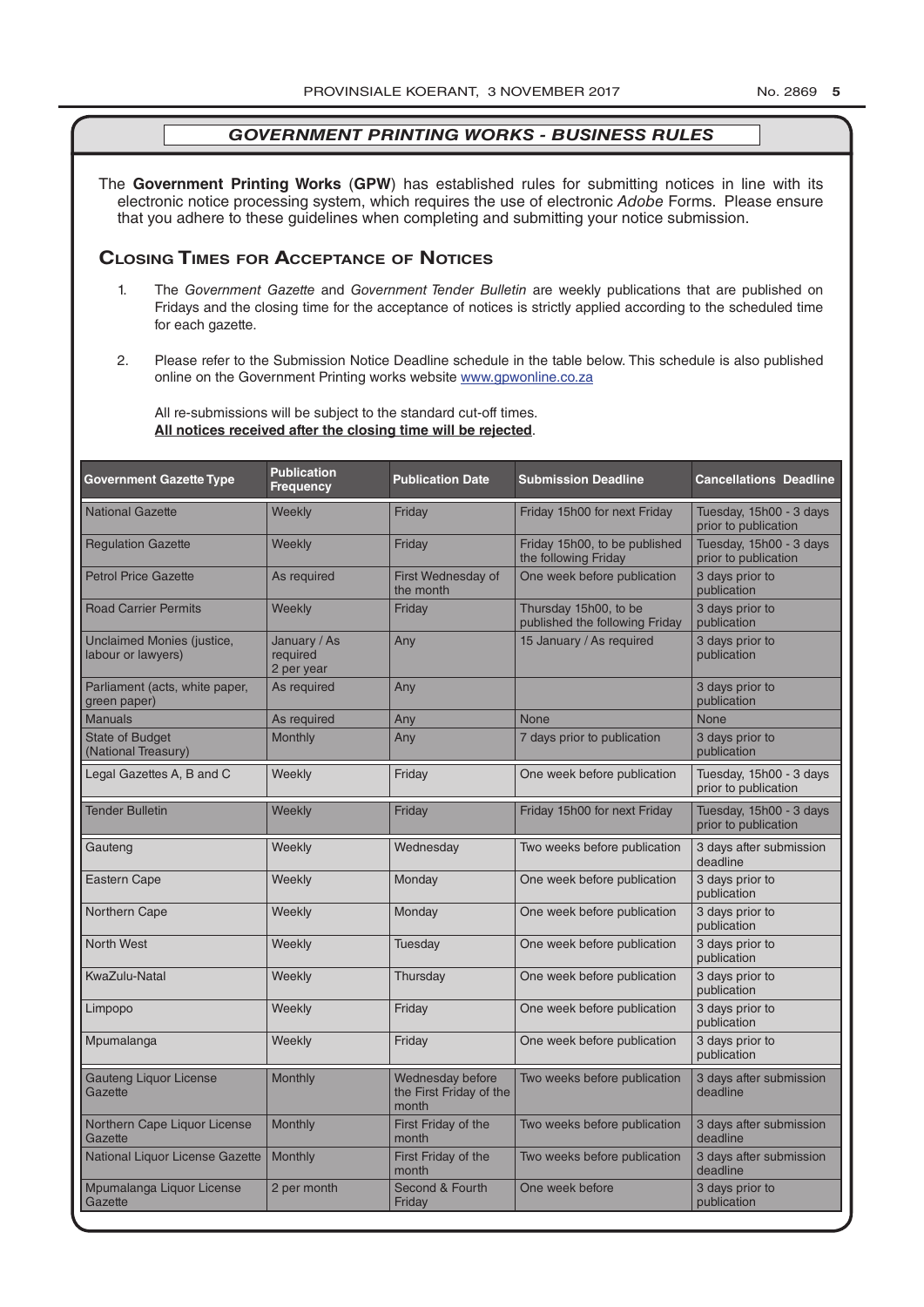## **exTrAordinAry gAzeTTes**

3. *Extraordinary Gazettes* can have only one publication date. If multiple publications of an *Extraordinary Gazette* are required, a separate Z95/Z95Prov *Adobe* Forms for each publication date must be submitted.

## **NOTICE SUBMISSION PROCESS**

- 4. Download the latest *Adobe* form, for the relevant notice to be placed, from the **Government Printing Works** website www.gpwonline.co.za.
- 5. The *Adobe* form needs to be completed electronically using *Adobe Acrobat* / *Acrobat Reader*. Only electronically completed *Adobe* forms will be accepted. No printed, handwritten and/or scanned *Adobe* forms will be accepted.
- 6. The completed electronic *Adobe* form has to be submitted via email to submit.egazette@gpw.gov.za. The form needs to be submitted in its original electronic *Adobe* format to enable the system to extract the completed information from the form for placement in the publication.
- 7. Every notice submitted **must** be accompanied by an official **GPW** quotation. This must be obtained from the *eGazette* Contact Centre.
- 8. Each notice submission should be sent as a single email. The email **must** contain **all documentation relating to a particular notice submission**.
	- 8.1. Each of the following documents must be attached to the email as a separate attachment:
		- 8.1.1. An electronically completed *Adobe* form, specific to the type of notice that is to be placed.
			- 8.1.1.1. For National *Government Gazette* or *Provincial Gazette* notices, the notices must be accompanied by an electronic Z95 or Z95Prov *Adobe* form
			- 8.1.1.2. The notice content (body copy) **MUST** be a separate attachment.
		- 8.1.2. A copy of the official **Government Printing Works** quotation you received for your notice . *(Please see Quotation section below for further details)*
		- 8.1.3. A valid and legible Proof of Payment / Purchase Order: **Government Printing Works** account customer must include a copy of their Purchase Order*.* **Non**-**Government Printing Works** account customer needs to submit the proof of payment for the notice
		- 8.1.4. Where separate notice content is applicable (Z95, Z95 Prov and TForm 3, it should **also** be attached as a separate attachment. *(Please see the Copy Section below, for the specifications)*.
		- 8.1.5. Any additional notice information if applicable.
- 9. The electronic *Adobe* form will be taken as the primary source for the notice information to be published. Instructions that are on the email body or covering letter that contradicts the notice form content will not be considered. The information submitted on the electronic *Adobe* form will be published as-is.
- 10. To avoid duplicated publication of the same notice and double billing, Please submit your notice **ONLY ONCE.**
- 11. Notices brought to **GPW** by "walk-in" customers on electronic media can only be submitted in *Adobe* electronic form format. All "walk-in" customers with notices that are not on electronic *Adobe* forms will be routed to the Contact Centre where they will be assisted to complete the forms in the required format.
- 12. Should a customer submit a bulk submission of hard copy notices delivered by a messenger on behalf of any organisation e.g. newspaper publisher, the messenger will be referred back to the sender as the submission does not adhere to the submission rules.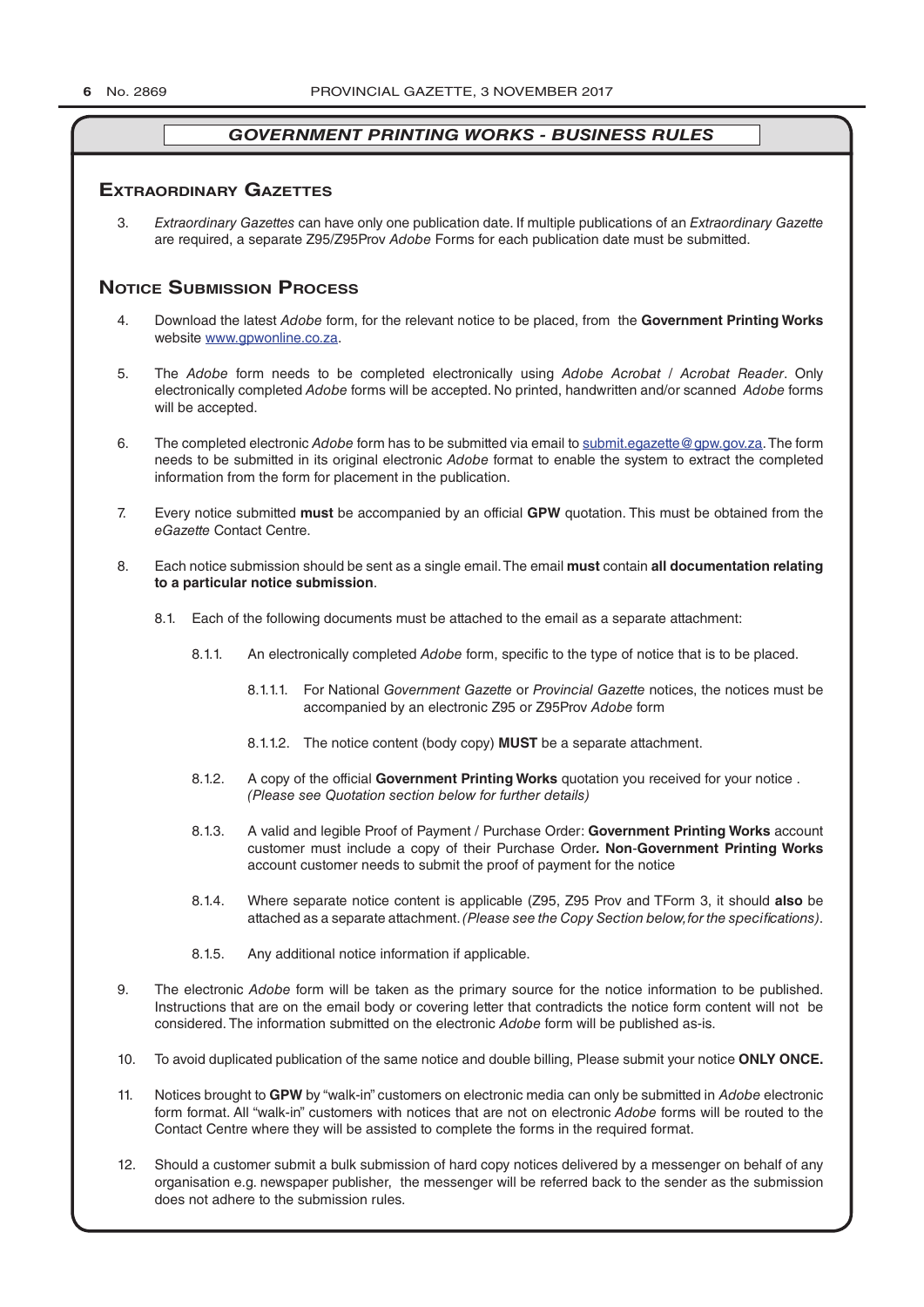## **QuoTATions**

- 13. Quotations are valid until the next tariff change.
	- 13.1. *Take note:* **GPW**'s annual tariff increase takes place on *1 April* therefore any quotations issued, accepted and submitted for publication up to *31 March* will keep the old tariff. For notices to be published from 1 April, a quotation must be obtained from **GPW** with the new tariffs. Where a tariff increase is implemented during the year, **GPW** endeavours to provide customers with 30 days' notice of such changes.
- 14. Each quotation has a unique number.
- 15. Form Content notices must be emailed to the *eGazette* Contact Centre for a quotation.
	- 15.1. The *Adobe* form supplied is uploaded by the Contact Centre Agent and the system automatically calculates the cost of your notice based on the layout/format of the content supplied.
	- 15.2. It is critical that these *Adobe* Forms are completed correctly and adhere to the guidelines as stipulated by **GPW**.

## 16. **APPLICABLE ONLY TO GPW ACCOUNT HOLDERS**:

- 16.1. **GPW** Account Customers must provide a valid **GPW** account number to obtain a quotation.
- 16.2. Accounts for **GPW** account customers **must** be active with sufficient credit to transact with **GPW** to submit notices.
	- 16.2.1. If you are unsure about or need to resolve the status of your account, please contact the **GPW** Finance Department prior to submitting your notices. (If the account status is not resolved prior to submission of your notice, the notice will be failed during the process).

## 17. **APPLICABLE ONLY TO CASH CUSTOMERS:**

- 17.1. Cash customers doing **bulk payments** must use a **single email address** in order to use the **same proof of payment** for submitting multiple notices.
- 18. The responsibility lies with you, the customer, to ensure that the payment made for your notice(s) to be published is sufficient to cover the cost of the notice(s).
- 19. Each quotation will be associated with one proof of payment / purchase order / cash receipt.
	- 19.1. This means that **the quotation number can only be used once to make a payment.**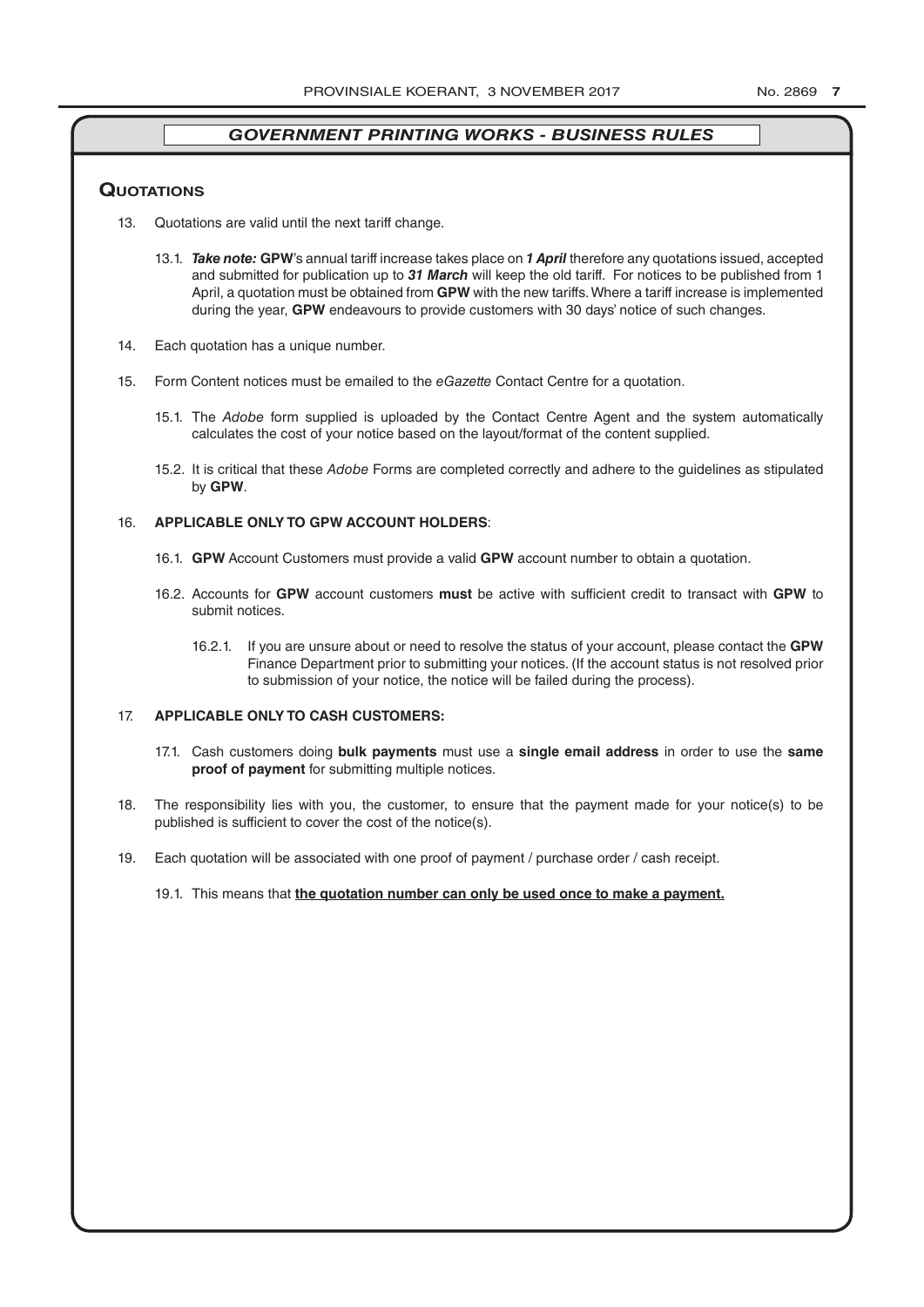## **COPY (SEPARATE NOTICE CONTENT DOCUMENT)**

- 20. Where the copy is part of a separate attachment document for Z95, Z95Prov and TForm03
	- 20.1. Copy of notices must be supplied in a separate document and may not constitute part of any covering letter, purchase order, proof of payment or other attached documents.

The content document should contain only one notice. (You may include the different translations of the same notice in the same document).

20.2. The notice should be set on an A4 page, with margins and fonts set as follows:

Page size  $=$  A4 Portrait with page margins: Top  $=$  40mm, LH/RH  $=$  16mm, Bottom  $=$  40mm; Use font size: Arial or Helvetica 10pt with 11pt line spacing;

Page size = A4 Landscape with page margins: Top = 16mm, LH/RH = 40mm, Bottom = 16mm; Use font size: Arial or Helvetica 10pt with 11pt line spacing;

## **CAnCellATions**

- 21. Cancellation of notice submissions are accepted by **GPW** according to the deadlines stated in the table above in point 2. Non-compliance to these deadlines will result in your request being failed. Please pay special attention to the different deadlines for each gazette. Please note that any notices cancelled after the cancellation deadline will be published and charged at full cost.
- 22. Requests for cancellation must be sent by the original sender of the notice and must accompanied by the relevant notice reference number (N-) in the email body.

## **AmendmenTs To noTiCes**

23. With effect from 01 October 2015, **GPW** will not longer accept amendments to notices. The cancellation process will need to be followed according to the deadline and a new notice submitted thereafter for the next available publication date.

## **REJECTIONS**

- 24. All notices not meeting the submission rules will be rejected to the customer to be corrected and resubmitted. Assistance will be available through the Contact Centre should help be required when completing the forms. (012-748 6200 or email info.egazette@gpw.gov.za). Reasons for rejections include the following:
	- 24.1. Incorrectly completed forms and notices submitted in the wrong format, will be rejected.
	- 24.2. Any notice submissions not on the correct *Adobe* electronic form, will be rejected.
	- 24.3. Any notice submissions not accompanied by the proof of payment / purchase order will be rejected and the notice will not be processed.
	- 24.4. Any submissions or re-submissions that miss the submission cut-off times will be rejected to the customer. The Notice needs to be re-submitted with a new publication date.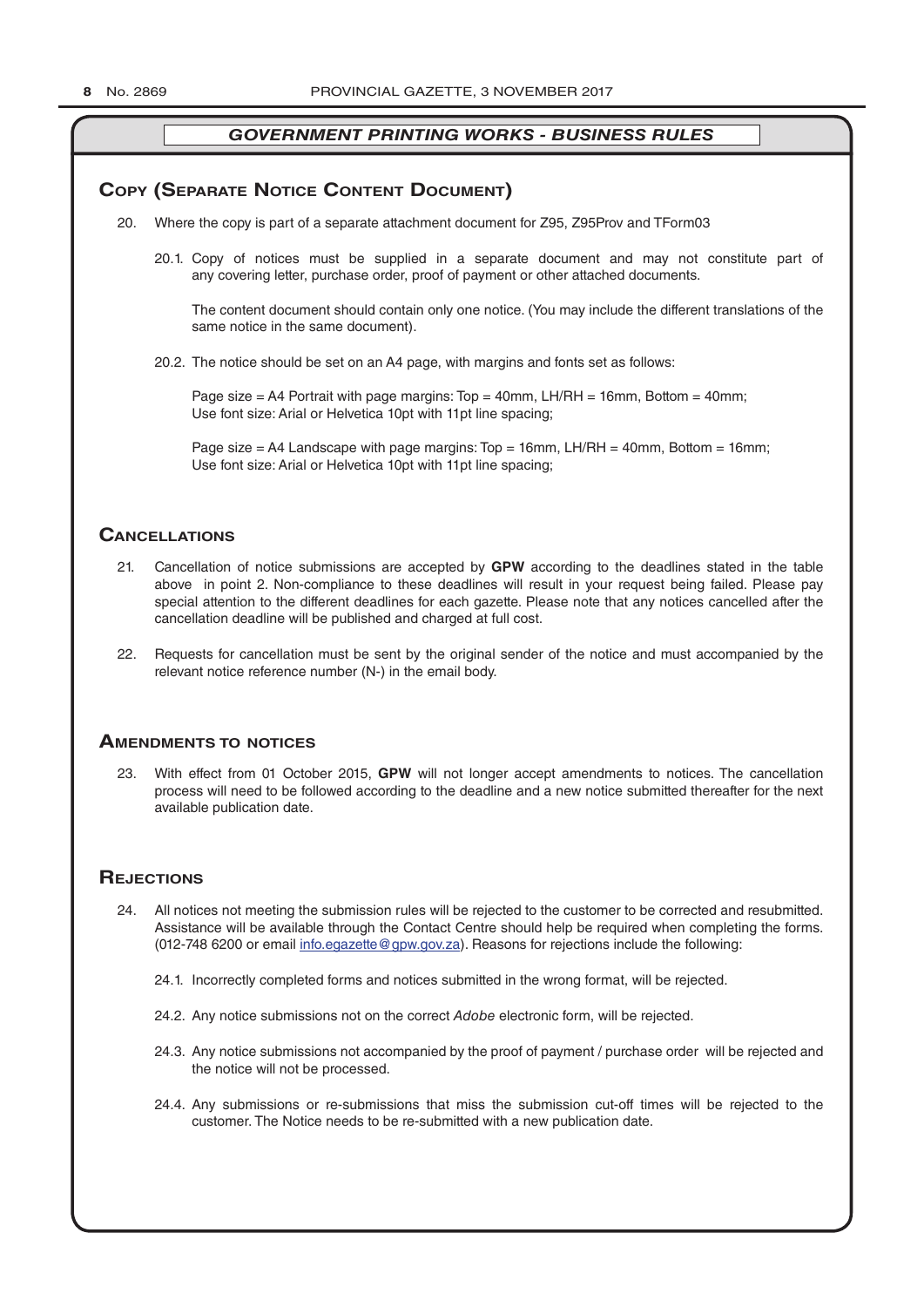### **ApprovAl of noTiCes**

- 25. Any notices other than legal notices are subject to the approval of the Government Printer, who may refuse acceptance or further publication of any notice.
- 26. No amendments will be accepted in respect to separate notice content that was sent with a Z95 or Z95Prov notice submissions. The copy of notice in layout format (previously known as proof-out) is only provided where requested, for Advertiser to see the notice in final Gazette layout. Should they find that the information submitted was incorrect, they should request for a notice cancellation and resubmit the corrected notice, subject to standard submission deadlines. The cancellation is also subject to the stages in the publishing process, i.e. If cancellation is received when production (printing process) has commenced, then the notice cannot be cancelled.

## **governmenT prinTer indemnified AgAinsT liAbiliTy**

- 27. The Government Printer will assume no liability in respect of—
	- 27.1. any delay in the publication of a notice or publication of such notice on any date other than that stipulated by the advertiser;
	- 27.2. erroneous classification of a notice, or the placement of such notice in any section or under any heading other than the section or heading stipulated by the advertiser;
	- 27.3. any editing, revision, omission, typographical errors or errors resulting from faint or indistinct copy.

## **liAbiliTy of AdverTiser**

28. Advertisers will be held liable for any compensation and costs arising from any action which may be instituted against the Government Printer in consequence of the publication of any notice.

## **CusTomer inQuiries**

Many of our customers request immediate feedback/confirmation of notice placement in the gazette from our Contact Centre once they have submitted their notice – While **GPW** deems it one of their highest priorities and responsibilities to provide customers with this requested feedback and the best service at all times, we are only able to do so once we have started processing your notice submission.

**GPW** has a 2-working day turnaround time for processing notices received according to the business rules and deadline submissions.

Please keep this in mind when making inquiries about your notice submission at the Contact Centre.

- 29. Requests for information, quotations and inquiries must be sent to the Contact Centre ONLY.
- 30. Requests for Quotations (RFQs) should be received by the Contact Centre at least **2 working days** before the submission deadline for that specific publication.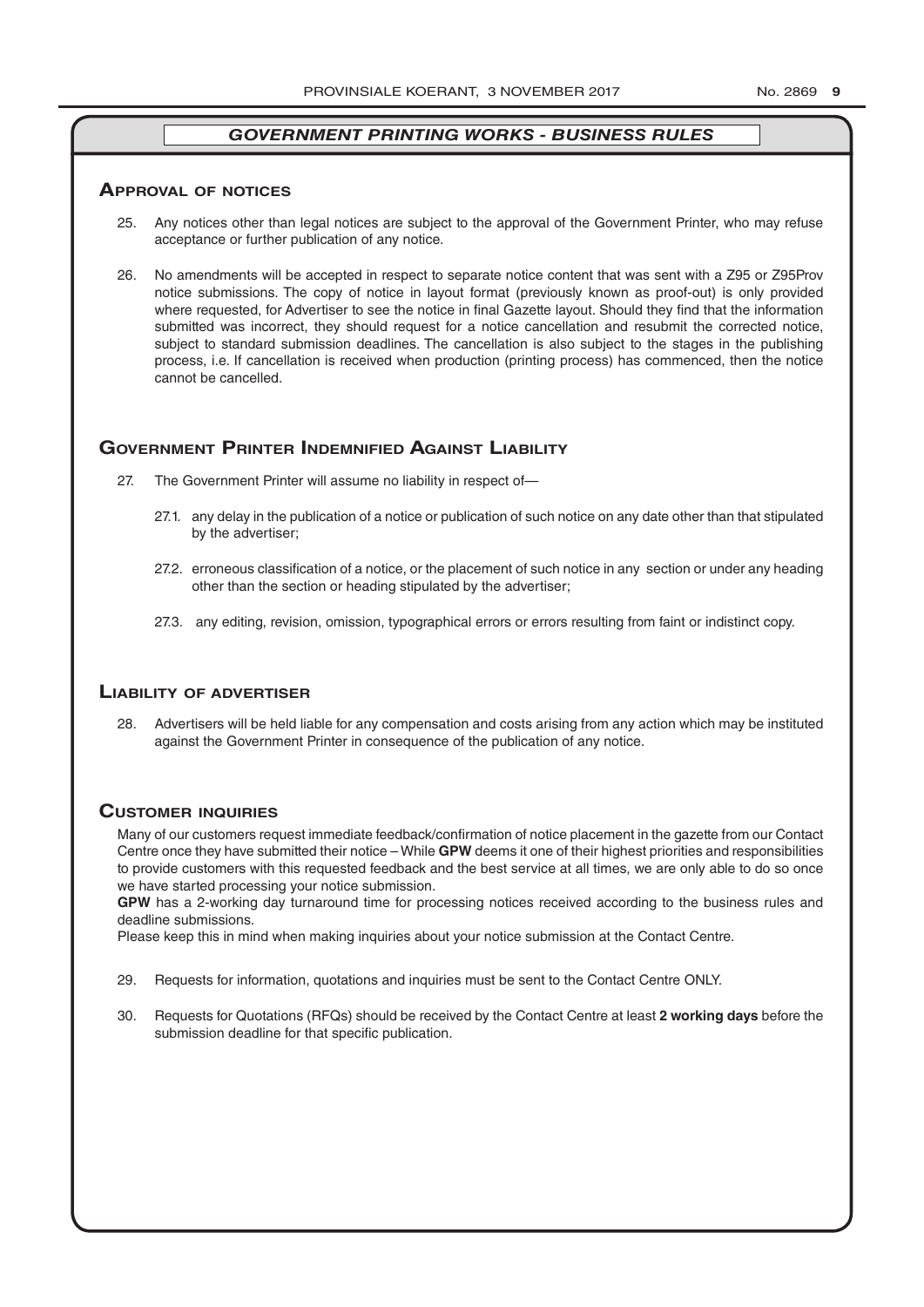## **pAymenT of CosT**

- 31. The Request for Quotation for placement of the notice should be sent to the Gazette Contact Centre as indicated above, prior to submission of notice for advertising.
- 32. Payment should then be made, or Purchase Order prepared based on the received quotation, prior to the submission of the notice for advertising as these documents i.e. proof of payment or Purchase order will be required as part of the notice submission, as indicated earlier.
- 33. Every proof of payment must have a valid **GPW** quotation number as a reference on the proof of payment document.
- 34. Where there is any doubt about the cost of publication of a notice, and in the case of copy, an enquiry, accompanied by the relevant copy, should be addressed to the Gazette Contact Centre, **Government Printing Works**, Private Bag X85, Pretoria, 0001 email: info.egazette@gpw.gov.za before publication.
- 35. Overpayment resulting from miscalculation on the part of the advertiser of the cost of publication of a notice will not be refunded, unless the advertiser furnishes adequate reasons why such miscalculation occurred. In the event of underpayments, the difference will be recovered from the advertiser, and future notice(s) will not be published until such time as the full cost of such publication has been duly paid in cash or electronic funds transfer into the **Government Printing Works** banking account.
- 36. In the event of a notice being cancelled, a refund will be made only if no cost regarding the placing of the notice has been incurred by the **Government Printing Works**.
- 37. The **Government Printing Works** reserves the right to levy an additional charge in cases where notices, the cost of which has been calculated in accordance with the List of Fixed Tariff Rates, are subsequently found to be excessively lengthy or to contain overmuch or complicated tabulation.

## **proof of publiCATion**

- 38. Copies of any of the *Government Gazette* or *Provincial Gazette* can be downloaded from the **Government Printing Works** website www.gpwonline.co.za free of charge, should a proof of publication be required.
- 39. Printed copies may be ordered from the Publications department at the ruling price. The **Government Printing Works** will assume no liability for any failure to post or for any delay in despatching of such *Government Gazette*(s).

## *GOVERNMENT PRINTING WORKS CONTACT INFORMATION*

| <b>Physical Address:</b>                                            | <b>Postal Address:</b>                      | <b>GPW Banking Details:</b>               |
|---------------------------------------------------------------------|---------------------------------------------|-------------------------------------------|
| <b>Government Printing Works</b>                                    | Private Bag X85                             | <b>Bank: ABSA Bosman Street</b>           |
| 149 Bosman Street                                                   | Pretoria                                    | <b>Account No.: 405 7114 016</b>          |
| Pretoria                                                            | 0001                                        | <b>Branch Code: 632-005</b>               |
| For Gazette and Notice submissions: Gazette Submissions:            |                                             | <b>E-mail:</b> submit.eqazette@gpw.gov.za |
| <b>For queries and quotations, contact: Gazette Contact Centre:</b> |                                             | E-mail: info.egazette@gpw.gov.za          |
|                                                                     |                                             | <b>Tel: 012-748 6200</b>                  |
| <b>Contact person for subscribers: Mrs M. Toka:</b>                 | <b>E-mail:</b> subscriptions $@$ gpw.gov.za |                                           |
|                                                                     |                                             | <b>Tel: 012-748-6066 / 6060 / 6058</b>    |
|                                                                     |                                             | <b>Fax: 012-323-9574</b>                  |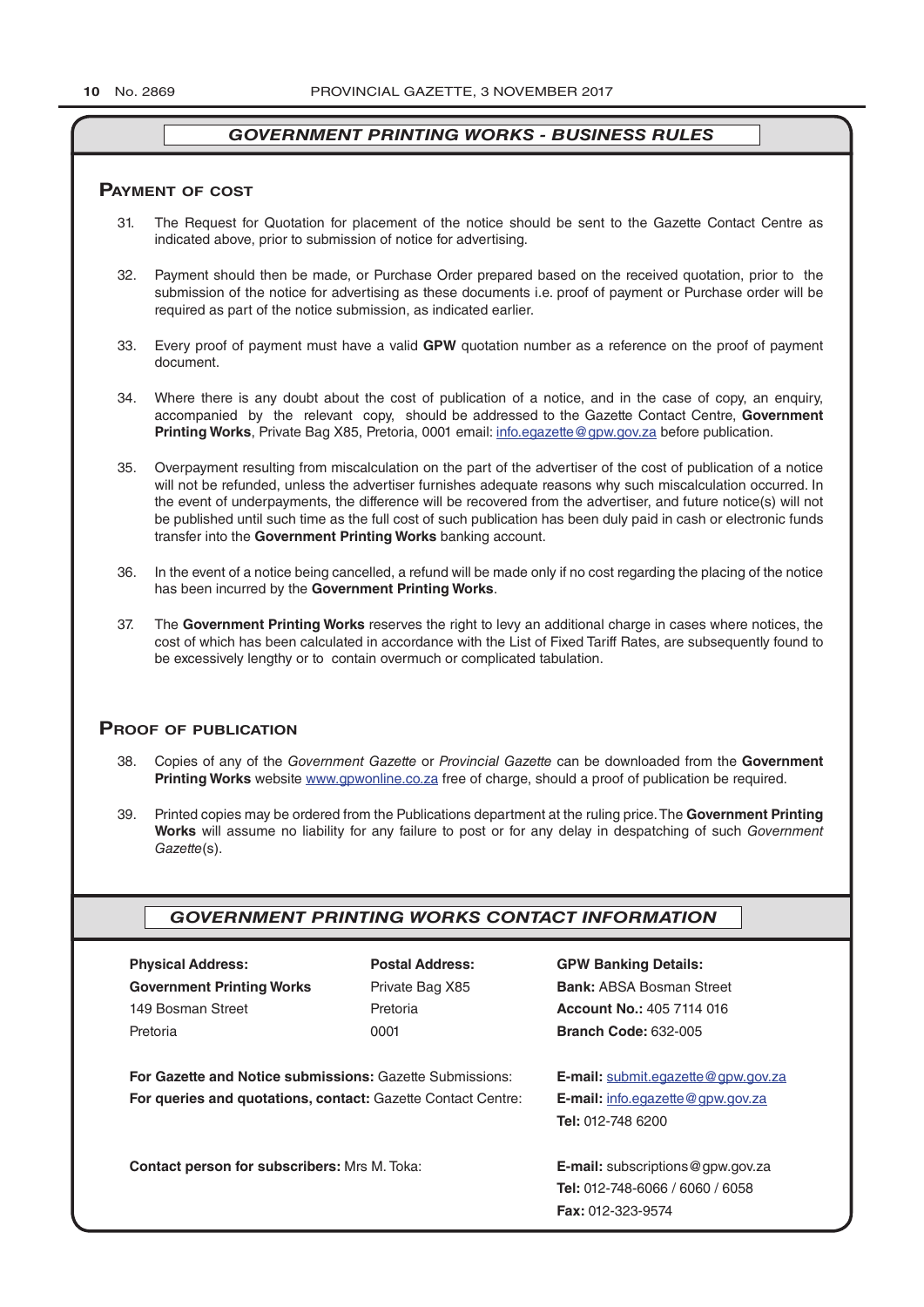## General Notices • Algemene Kennisgewings

## **NOTICE 118 OF 2017**

### **ERMELO AMENDMENT SCHEMES 734 & 736**

### *NOTICE OF APPLICATION FOR AMENDMENT OF THE ERMELO TOWN PLANNING SCHEME, 1982 IN TERMS OF*  NOTICE OF ALLEGATION FOR AMENDMENT OF THE ERMEEO TOWN LEANNING SCHEME, 1982 IN LERMS OF<br>SECTIONS 66 AND 98 OF THE MSUKALIGWA LOCAL MUNICIPALITY SPATIAL PLANNING AND LAND USE *MANAGEMENT BY-LAW, 2016 NOTICE OF APPLICATION FOR AMENDMENT OF THE ERMELO TOWN PLANNING SCHEME, 1982 IN TERMS OF*

We, Jacobus van Wyk and Hermanus Steyn Potgieter of Reed & Partners Land Surveyors being the authorised agents of we, *secous* van wyk and riefmanus steyn rotgieter of Reed & *r*affilers Land surveyors being the authorised agents of the respective properties described hereunder, hereby give notice in terms of Sections 66 and 98 of the Local Municipality Spatial Planning and Land Use Management By-law, 2016 read together with the Spatial Planning and Land Use Management Act, 2013 (Act 16 of 2013) that we have applied to the Msukaligwa Municipality for the amendment of the Town Planning Scheme known as Ermelo Town Planning Scheme 1982, by the rezoning of the properties described hereunder, as follows: **1. ERMELO AMENDMENT SCHEME 734:**<br>1. ERMELO AMENDMENT SCHEME 734: USE Management Actualism as Entitled Town Framing Scheme 1962, by the reguling of the properties described hereunder, as

By the rezoning of Erven 464 and 465 Ermelo, situated at 64 & 66 Murray Street, Ermelo from "Residential 1" to For the region of Erven 404 and 405. Extensive the purpose of a Church.

## 2. ERMELO AMENDMENT SCHEME 736:

By the rezoning of the Remainder of Erf 443 Ermelo, situated at 31 Sluiter Street, Ermelo, from "Residential 1" to "Special for a Guest House". **2. EXAMPLE 2. EXAMPLE 736:** The **AMERICA** Of EXPERIMENT SCHEME 74

Particulars of the applications will lie for inspection during normal office hours at the office of the Municipal Manager, Tautedials of the approaches with the formspection during normal order in Civic Centre, Taute Street, Ermelo for the period of 28 days from 27 October 2017.

 $\alpha$  and succe, Efficio for the period of 26 days from 27 October 2017.<br>Objections to or representations in respect of the applications must be lodged with or made in writing to the Municipal Manager at the above address or at P.O. Box 48, Ermelo, 2350 within a period of 28 days from 27 October 2017.

at the above address of at 1.0. Box 46, Ernelo, 2550 whilm a period or 26 days from 27 October 2017.<br>Any person who cannot write may consult with Thabo Motloung, Town Planner, Town Planning Department, Msukaligwa Local Municipality, Tel. no. 017-801-3605, or any other official from this department, during office hours and assistance will be given to transcribe the person's objections or comments.<br>Address of a satisfy  $\frac{1}{2}$  and  $\frac{1}{2}$  may consult with Thabo Motloung, Thabo Motloung, Thabo Motloung, Thabo Motloung Department, Thabo Motloung and  $\frac{1}{2}$ 

Address of agent:

Reed & Partners, Professional Land Surveyors, P.O. Box 132, Ermelo, 2350. 100 Joubert Street, Trigon Building 6, Ermelo, 2351. Tel. no.: 017-811-2348

 $R_{\text{E}}$  represents the Partia Burning of Ermelo, 2331. Tel. no., 017-011-23.

27-3

## **KENNISGEWING 118 VAN 2017**

## **ERMELO WYSIGINGSKEMAS 734 & 736**

## *INGEVOLGE ARTIKELS 66 EN 98 VAN DIE MSUKALIGWA PLAASLIKE MUNISIPALITEIT RUIMTELIKE KENNISGEWING VAN AANSOEK OM WYSIGING VAN DIE ERMELO DORPSBEPLANNINGSKEMA, 1982 BEPLANNING EN GRONDGEBRUIKSBESTUURSVERORDENING, 2016 INGEVOLGE ARTIKELS 66 EN 98 VAN DIE MSUKALIGWA PLAASLIKE MUNISIPALITEIT RUIMTELIKE*  Ons, Jacobus van Wyk en Hermanus Steyn Potgieter van Reed & Vennote Landmeters synde die gemagtigde agente van *BEPLANNING EN GRONDGEBRUIKSBESTUURSVERORDENING, 2016*

Ons, Jacobus van Wyk en Hermanus Steyn Potgieter van Reed & Vennote Landmeters synde die gemagtigde agente van die eienaars van die onderskeie eiendomme hieronder beskryf, gee hiermee ingevolge Artikels 66 en 98 van die Msukaligwa Plaaslike Munisipaliteit Ruimtelike Beplanning en Grondgebruiksbestuur Verordening 2016, saamgelees met die Wet op Ruimtelike Beplanning en Grondgebruikbestuur, 2013 (Wet 16 van 2013), kennis dat ons by die Munisipaliteit van Msukaligwa hersonering van die eiendomme hieronder beskryf, soos volg: eien hieronder beskryf, soos volg: eien hieronder bekend as Ermelo Dorpsbeplanningskema 1982, deur die **1. ERMELO WYSIGINGSKEMA 734:** hersonering van die eiendomme hieronder beskryf, soos volg: nersonering van die eiendemine indicatel eerste y<sub>n</sub>, soos vorg.<br>1. ERMELO WYSIGINGSKEMA 734:

Deur die hersonering van Erwe 464 en 465 Ermelo, geleë te Murraystraat 64 & 66, Ermelo, van "Residensieel 1" na **2. ERMELO WYSIGINGSKEMA 736:** "Inrigting" vir die doeleindes van 'n Kerk. Deur die hersonering van die Restant van Erf 443 Ermelo, geleë te Sluiterstraat 31, Ermelo, van "Residensieel 1" na "Spesiaal **2. ERMELO WYSIGINGSKEMA 736:**

Daur die bersone Deur die hersonering van die Restant van Erf 443 Ermelo, geleë te Sluiterstraat 31, Ermelo, van "Residensieel 1" na "Spesiaal<br>vir 'n Gestebuie" vir 'n Gastehuis".

Besonderhede van die aansoeke lê ter insae gedurende gewone kantoorure by die kantoor van die Munisipale Bestuurder, Burgersentrum, Tautestraat, Ermelo vir 'n tydperk van 28 dae vanaf 27 Oktober 2017.

Besware teen of vertoë ten opsigte van die aansoeke moet binne 'n tydperk van 28 dae vanaf 27 Oktober 2017 skriftelik by of tot die Munisipale Bestuurder by bovermelde adres of by Posbus 48, Ermelo, 2350 ingedien of gerig word.

Enige persoon wat nie kan skryf nie mag Thabo Motloung, Stadsbeplanner, Standsbeplannings Departement, Msukaligwa en bystand sal aan sodanie bestwaard verleen word om die bestwaard saam te stel. In the stelling of the stelling of the stelling, gedurende kantoorure raadpleeg Adres van de van de van de van de van de van de van de van de van de van de van de van de van de van de van de<br>Adres van de van de van de van de van de van de van de van de van de van de van de van de van de van de van de en bystand sal aan sodanige persoon verleen word om die beswaar of kommentaar saam te stel.<br>Adree van soort:

Adres van agent:

Reed & Vennote, Professionele Landmeters, Posbus 132, Ermelo, 2350.

Joubertstraat 100, Trigon Gebou 6, Ermelo, 2351. Tel. nr: 017-811-2348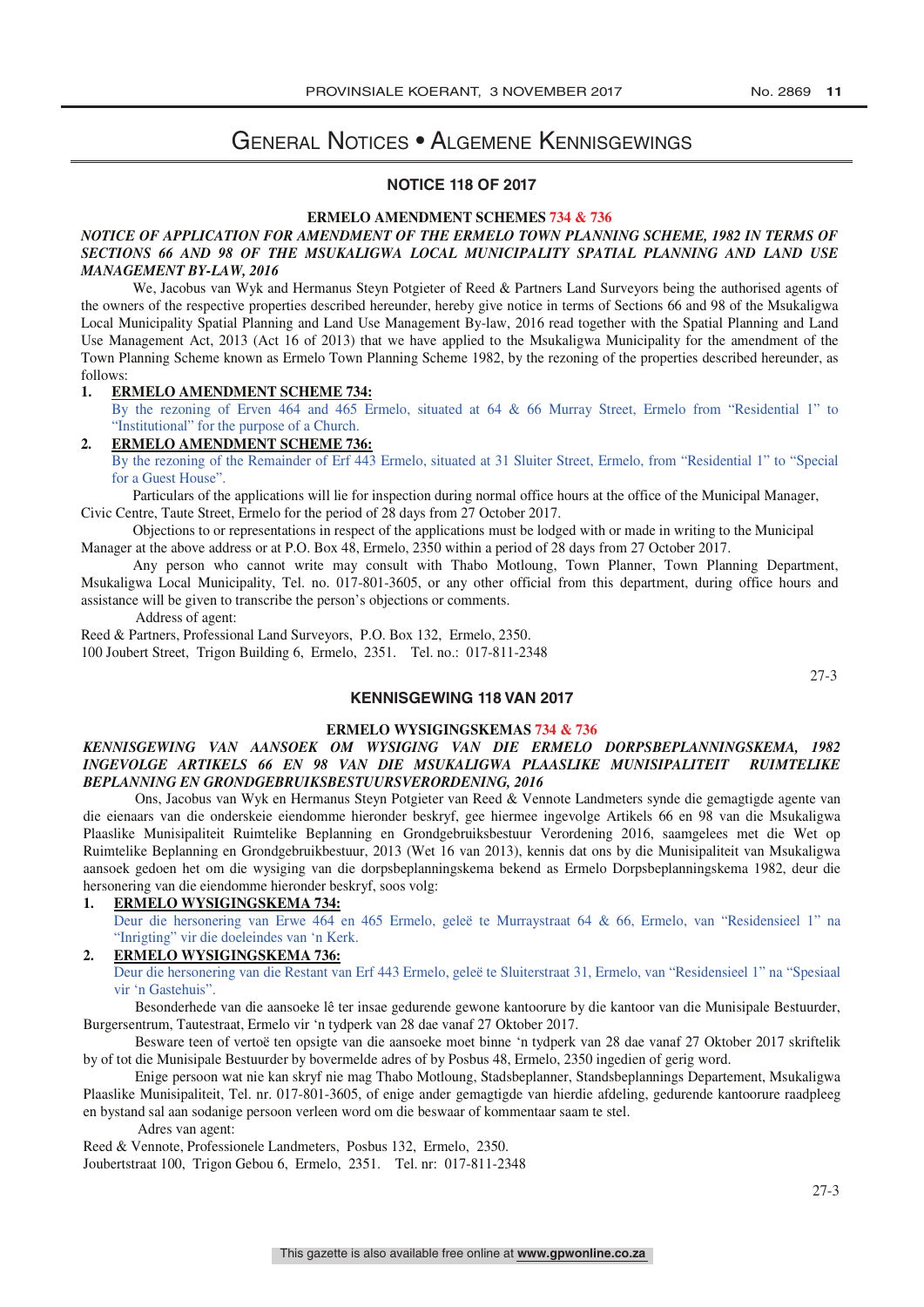## **NOTICE 121 OF 2017**

NOTICE OF APPLICATION FOR AMENDMENT OF THE EMALAHLENI LAND USE MANAGEMENT SCHEME 2010 IN TERMS OF CHAPTER 5 AND 6 OF THE EMALAHLENI SPATIAL PLANNING AND LAND USE MANAGEMENT BYLAW, 2016, READ TOGETHER WITH SPLUMA, ACT 16 OF 2013

## **EMALAHLENI AMENDMENT SCHEME 2109 WITH ANNEXURE 793**

I, Laurette Swarts Pr. Pln. (ID no. 831214 0079 089), of the firm Korsman & Associates, being the authorised agent of the owner of, Erf 1290 Reyno Ridge Extension 4 Township Registration Division J.S., Province of Mpumalanga, hereby give notice in terms of Chapter 5 and 6 of the Emalahleni Spatial Planning and Land Use Management By-law, 2016, read together with SPLUMA, 2013, that I have applied to the Emalahleni Local Municipality for the amendment of the town planning scheme known as the Emalahleni Land Use Management Scheme 2010 by the rezoning of the erf described above, situated at 3 Universe Avenue, from "Residential 1" to "Institutional" with annexure 793 for Residential Buildings. Particulars of the application will lay for inspection during normal office hours at the office of the Chief Town Planner, third Floor, Civic Centre, Mandela Avenue, Emalahleni, for a period of 30 days from **3 November 2017.** Objections to or representations in respect of the application must be lodged with or made in writing to the Municipal Manager at the above address or at P.O Box 3, Emalahleni, 1035 within a period of 30 days from **3 November 2017**.

Address of applicant: Korsman & Associates, Private Bag X7294, Suite 295, Witbank, 1035, Phone: 013-650 0408, Fax: 086 663 6326, Email admin@korsman.co.za Our ref: R17205-advGazette

3-10

## **KENNISGEWING 121 VAN 2017**

KENNISGEWING VAN AANSOEK OM WYSIGING VAN DIE EMALAHLENI GRONDGEBRUIKBESTUURSKEMA, 2010 INGEVOLGE HOOFSTUK 5 EN 6 VAN DIE EMALAHLENI RUIMETLIKEBEPLANNING EN GRONDGEBRUIKSBESTUUR BY-WET, 2016, SAAMGELEES MET SPLUMA, WET 16 VAN 2013

## **EMALAHLENI WYSIGINGSKEMA 2109 MET BYLAAG 793**

Ek, Laurette Swarts Pr. Pln. (ID nr. 831214 0079 089), van die firma Korsman & Vennote, synde die gemagtigde agent van die eienaar van Erf 1290 Reyno Ridge Uitbreiding 4 Dorpsgebied, Registrasie Afdeling J.S., Provinsie van Mpumalanga gee hiermee ingevolge Hoofstuk 5 en 6 van die Emalahleni Ruimtelikebeplanning en Grondgebruiksbestuur By-wet, 2016, saamgelees met SPLUMA, 2013, kennis dat ek by die Emalahleni Plaaslike Munisipaliteit aansoek gedoen het om die wysiging van die dorpsbeplanningskema, bekend as die Emalahleni Grondgebruikbestuurskema 2010 deur die hersonering van die eiendom hierbo beskryf, geleë te Universelaan 3, van "Residensieel 1" na "Institutioneel" met bylaag 793 vir Residensiëlegeboue. Besonderhede van die aansoek lê ter insae gedurende gewone kantoorure by die Hoofstadsbeplanner, Derdevloer, Burgersentrum, Mandelarylaan, Emalahleni, vir 'n tydperk van 30 dae vanaf **3 November 2017**. Besware teen of vertoë ten opsigte van die aansoek moet binne 'n tydperk van 30 dae vanaf **3 November 2017** skriftelik tot die munisipale Bestuurder by bovermelde adres of by Posbus 3, Emalahleni, 1035 ingedien of gerig word.

Adres van applikant: Korsman & Vennote, Privaatsak X7294, Suite 295, Witbank, 1035, Tel: 013-650 0408 Faks: 086 663 6326, E-pos admin@korsman.co.za

Ons verwysing: R17205-advGazette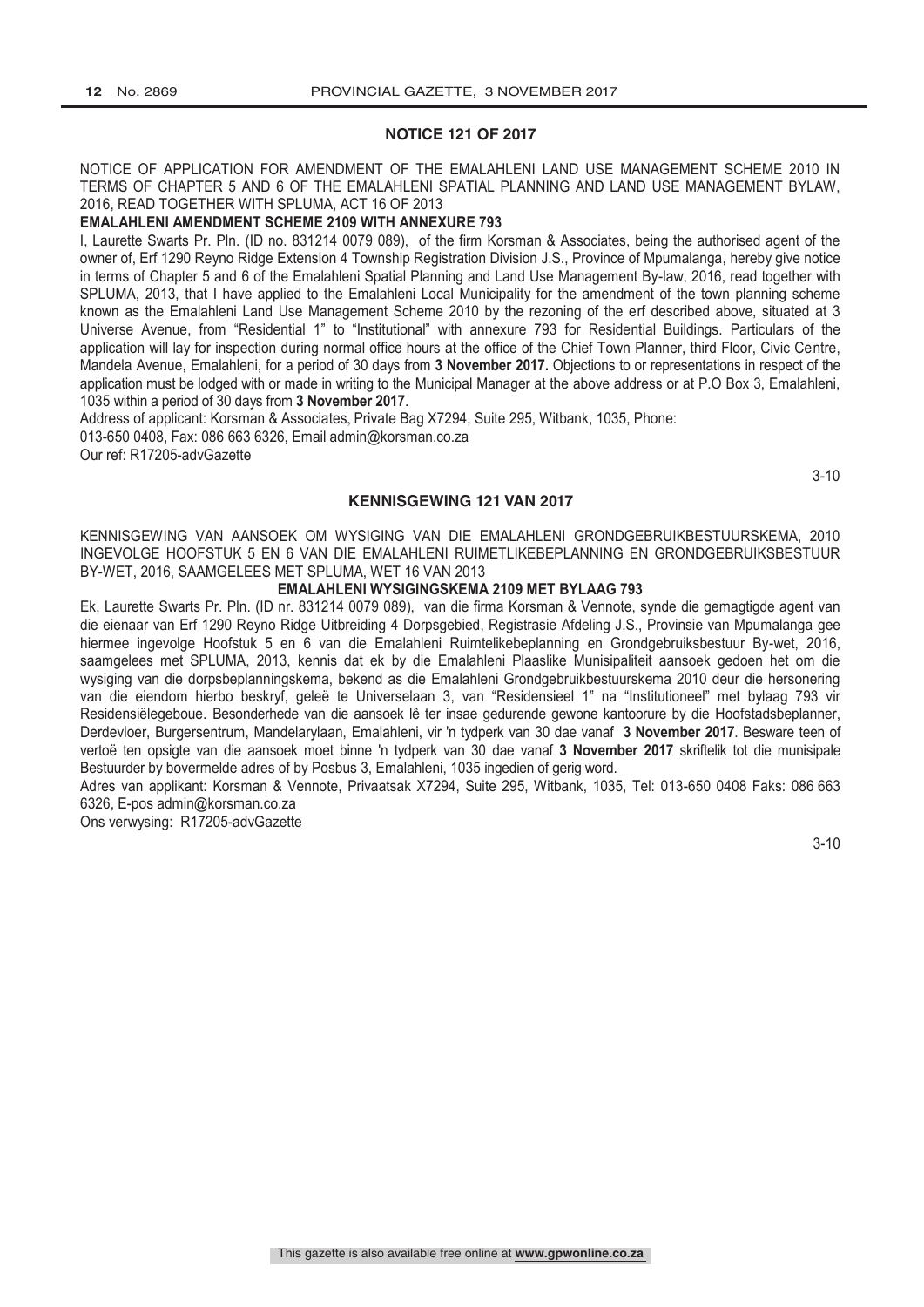## **NOTICE 122 OF 2017**

NOTICE OF APPLICATION FOR AMENDMENT OF THE EMALAHLENI LAND USE MANAGEMENT SCHEME 2010 IN TERMS OF CHAPTER 5 & 6 AND SIMULTANEOUSE REMOVAL OF RESTRICTIVE CONDITIONS IN TERMS OF SECTION 67 OF THE EMALAHLENI SPATIAL PLANNING AND LAND USE MANAGEMENT BYLAW, 2016, READ TOGETHER WITH SPLUMA, ACT 16 OF 2013: **EMALAHLENI AMENDMENT SCHEME 2202 WITH ANNEXURE 783**

I, Laurette Swarts Pr. Pln of Korsman & Associates being the authorised agent of the owner of Holding 55 Jackaroo Agricultural Holdings Extension 2, Registration Division J.S., Province of Mpumalanga, hereby give notice in terms of chapter 5 and 6 of the Emalahleni Spatial Planning and Land Use Management By-law, 2016, read together with SPLUMA, 2013, that I have applied to the Emalahleni Local Municipality for the amendment of the town planning scheme known as the Emalahleni Land Use Management Scheme 2010 by the rezoning of the erf described above, situated adjacent to the R555 (old Middelburg Road) from "Agricultural" to "Business 3" to accommodate Residential Buildings, a Social Hall and Offices with annexure 783 for Dwelling House. Notice is also given in terms of the above that I have applied to the Emalahleni Local Authority for the removal of restrictive title conditions as described hereunder: **Deed of transfer: T5947/2017, Conditions no: Page 2-4 (a), (c)(i), (ii), (d)(i) & (e), Full name of owner: Ubuhle Enterprises CC. Registration No.: 2008/240527/23, Description of land in respect of which the deed of transfer is applicable to:** Residential Buildings, a Social Hall and Offices. Particulars of the application will lay for inspection during normal office hours at the office of the Chief Town Planner, third Floor, Civic Centre, Mandela Avenue, Emalahleni, for a period of 30 days from **3 November 2017.** Objections to or representations in respect of the application must be lodged with or made in writing to the Municipal Manager at the above address or at P.O Box 3, Emalahleni, 1035 within a period of 30 days from **3 November 2017**.

Address of applicant: Korsman & Associates, Private Bag X7294, Suite 295, Witbank, 1035, Phone: 013-650 0408, Fax: 086 663 6326, Email admin@korsman.co.za Our ref: R17192-advGazette

 $3 - 10$ 

## **KENNISGEWING 122 VAN 2017**

KENNISGEWING VAN AANSOEK OM WYSIGING VAN DIE EMALAHLENI GRONDGEBRUIKBESTUURSKEMA, 2010 INGEVOLGE HOOFSTUK 5 EN 6 EN DIE GELYKTYDIGE VERWYDERING VAN BEPERKENDE VOORWAARDES IN TERME VAN GEDEELTTE 67 VAN DIE EMALAHLENI RUIMTELIKEBEPLANNING EN GRONDGEBRUIKSBESTUUR BY-WET, 2016, SAAMGELEES MET DIE BEPALINGS VAN DIE WET OP RUIMTELIKE BEPLANNING EN GRONDGEBRUIKBESTUUR, 2013, ( WET 16 VAN 2013): **EMALAHLENI WYSIGINGSKEMA 2202 MET BY LAAG 783**

Ek, Laurette Swarts Pr. Pln van Korsman & Vennote synde die gemagtigde agent van die eienaar van Hoewe 55 Jackaroo Landbou Hoewe Uitbreiding 2, Registrasie Afdeling J.S., Provinsie van Mpumalanga gee hiermee ingevolge hoofstuk 5 en 6 van die Emalahleni Ruimtelikebeplanning en Grondgebruiksbestuur By-wet, 2016, saamgelees met SPLUMA, 2013, kennis dat ek by die Emalahleni Plaaslike Munisipaliteit aansoek gedoen het om die wysiging van die dorpsbeplanningskema, bekend as die Emalahleni Grondgebruikbestuurskema 2010 deur die hersonering van die eiendom hierbo beskryf, geleë aangresend tot die R555 van "Landbou" na "Besigheid 3" vir die doel van Residentiëlegeboue, Ontspanningslokaal en Kantore met bylaag 783 vir Residentiële Huis. Kennis word ook gegee in terme van bovermelde dat 'n aansoek ingedien is by die Emalahleni Plaaslike Owerheid vir die verwydering van beperkendte titel voorwaardee soos beskryf hier onder. **Titelakte:T5947/2017, Voorvaarde no**: **Bladsy 2-4 (a), (c)(i), (ii), (d)(i) & (e), Volle naam van eienaar:** Ubuhle Enterprises CC, Registrasie nr.: 2008/240527/23, **Beskrywing van gond waarop titelakte van toepassing is:** Die eiendom word tans gebruik word vir Residentiëlegeboue, Onstpanningslokaal en Kantore. Besonderhede van die aansoek lê ter insae gedurende gewone kantoorure by die Hoofstadsbeplanner, Derdevloer, Burgersentrum, Mandelarylaan, Emalahleni, vir 'n tydperk van 30 dae vanaf **3 November 2017**. Besware teen of vertoë ten opsigte van die aansoek moet binne 'n tydperk van 30 dae vanaf **3 November 2017** skriftelik tot die munisipale Bestuurder by bovermelde adres of by Posbus 3, Emalahleni, 1035 ingedien of gerig word.

Adres van applikant: Korsman & Vennote, Privaatsak X7294, Suite 295, Witbank, 1035, Tel: 013-650 0408 Faks: 086 663 6326, E-pos admin@korsman.co.za, Ons verwysing: R17192-advGazette

3–10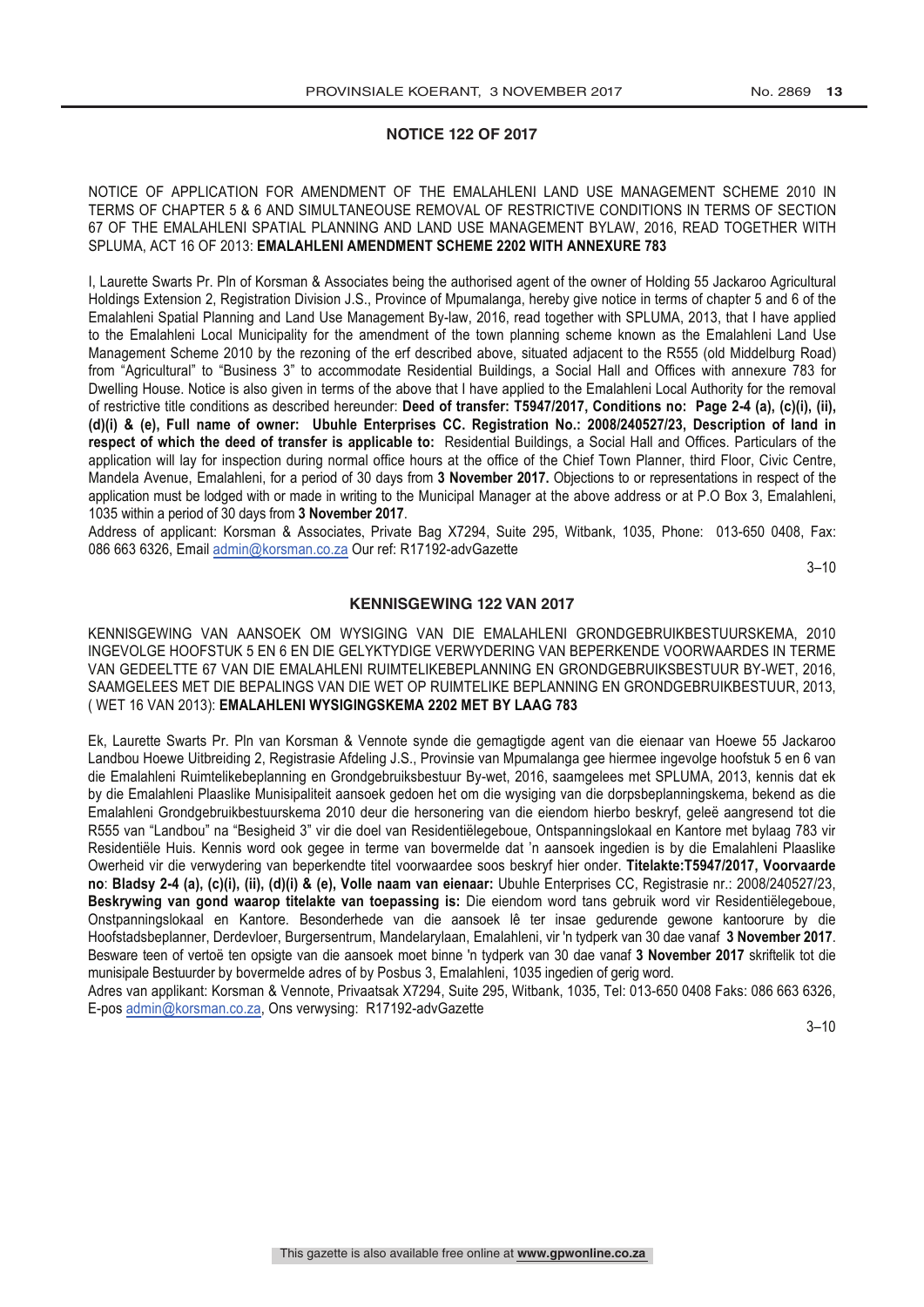## **NOTICE 123 OF 2017**

## **CHIEF ALBERT LUTHULI LOCAL MUNICIPALITY**

## **NOTICE OF A REZONING APPLICATION IN TERMS OF PART I: SECTION 81 (READ WITH CHAPTER 6) OF THE SPATIAL** PLANNING AND LAND USE MANAGEMENT BY-LAWS, 2016 FOR CHIEF ALBERT LUTHULI LOCAL MUNICIPALITY

We, DLC Town Plan (Pty) Ltd, being the authorised agent, of the owner of a Portion of Erf 37, Honingklip A, hereby give notice in terms of Part I: Section 81(Read with Chapter 6) of the Chief Albert Luthuli Spatial Planning and Land Use Management By-Laws, 2016, that we have applied to the Chief Albert Luthuli Local Municipality for the rezoning of the property as described above.

**The property is situated at:** Between Badplaas and Ekulindeni (R541) in the Honingklip A settlement. Opposite Jackpot Grocery Store

**The rezoning is:** for the purpose of a filling station and ancillary and subservient uses

The intension of the applicant in this matter is to: operate a filling station and ancillary and subservient uses on the subject property.

Any objection(s) and/or comment(s), including the grounds for such objection(s) and/or comment(s) with full contact details, without which the municipality cannot correspond with the person or body submitting the objection(s) and/or comment(s), shall be lodged with, or made in writing to: the Strategic Executive Director: City Planning and Development, PO Box 24, Carolina, 1185 or to mm@albertluthuli.gov.za **from 3 November 2017 until 1 December 2017.** 

Full particulars and plans (if any) may be inspected during normal office hours at the municipal offices as set out below, for a period of 28 days from the date of first publication of the notice in the Provincial Gazette / Beeld / Daily Sun newspaper. 

Address of municipal offices: The Strategic Executive Director: City Planning, Development and Regional Services: C/O Voortrekker & Versveld Street, Carolina.

**Closing date for any objections and/or comments:** 01 December 2017

Address of applicant: DLC Town Plan (Pty) Ltd, P.O. Box 35921, Menlo Park, 0102 or 46 26<sup>th</sup> Street, Menlo Park, 0081 **Telephone No:** 012 346 7890

**Dates on which notice will be published:** 3 November 2017 and 10 November 2017

**Reference:** Erf 37 Honingklip A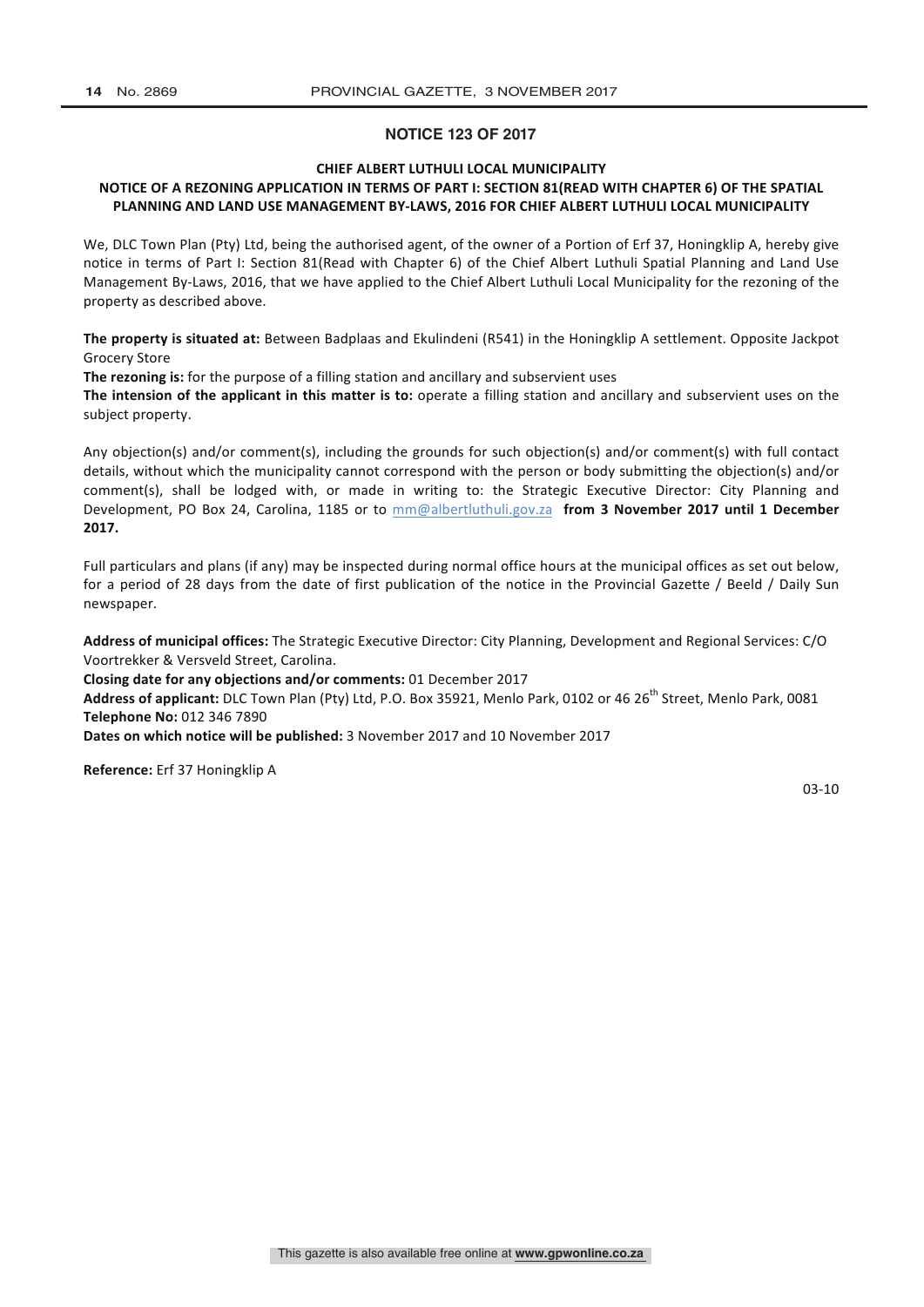## **KENNISGEWING 123 VAN 2017**

## **CHIEF ALBERT LUTHULI PLAASLIKE MUNISIPALITEIT**

## KENNISGEWING VIR AANSOEK OM HERSONERING INGEVOLGE DEEL I: ARTIKEL 81 (GELEES MET HOOFSTUK 6) VAN DIE GRONDGEBRUIK BESTUUR BYWETTE, 2016 VAN ALBERT LUTHULI PLAASLIKE MUNISIPALITEIT

Ons, DLC Town Plan (Pty) Ltd, die gemagtigde agent, van die eienaar van 'n Gedeelte van Erf 37, Honingklip A, gee hiermee kennis in terme van Deel: I artikel 81(Gelees met Hoofstuk 6) van die Chief Albert Luthuli Grondgebruiksbestuurs Bywette, 2016 dat ons aansoek gedoen het by die Chief Albert Luthuli Plaaslike Munisipaliteit, vir die hersonering van die eiendom soos hierbo beskryf.

Die eiendom is geleë: Tussen Badplaas en Ekulindeni (R541) in die Honingklip A Dorp. Gelee oorkant Jackpot Kruidenierswinkel

**Die hersonering sal wees:** vir die doel van 'n vulstasie en aanverwante en ondergeskikte gebruike Die intensie van die eienaar/applikant in die geval is: die bedryf van 'n vulstasie en aanverwante en ondergeskikte gebruike op die die onderwerp eiendom

Enige besware en/of kommentare wat duidelik die gronde van die beswaar en die persoon(ne) se regte uiteensit en aandui hoe hulle belange deur die aansoek geaffekteer gaan word, asook die persoon(ne) sevolle kontakbesonderhede, waar sonder die munisipaliteit nie met die persoon(ne) kan korrespondeer nie, moet skriftelik by of tot die Strategiese Uitvoerende Direkteur: Stadsbeplanning en Ontwikkeling, ingedien of gerig word by Posbus 24, Carolina, 1185, of na mm@albertluthuli.gov.za vanaf 03 November 2017 tot en met 01 Desember 2017.

Volledige besonderhede en planne (as daar is) kan gedurende gewone kantoor ure geinspekteer word by die munisipale kantore soos hieronder uiteengesit, vir 'n tydperk van 28 dae vanaf die datum van eerste keer van tenttonstelling van hierdie kennisgewing.

Adres van munisipale kantore: Die Strategiese Uitvoerende Direkteur: Stadsbeplanning, Ontwikkeling en Streeksdienste: Hoek van Voortrekker & Versveld Straatt, Carolina **Sluitingsdatum vir enige beswaar(e) en/of kommentaar(e):** 01 Desember 2017. **Adres van agent:** DLC Town Plan (Pty) Ltd, PO. Boks 35921, Menlo Park, 0102 of 46 26<sup>th</sup> Straat, Menlo Park, 0081 **Datums wat die kennisgewing geplaas sal word:** 03 November 2017 en 10 November 2017

**Telefoon no:** 012 346 7890

**Verwysing:** Erf 37 Honingklip A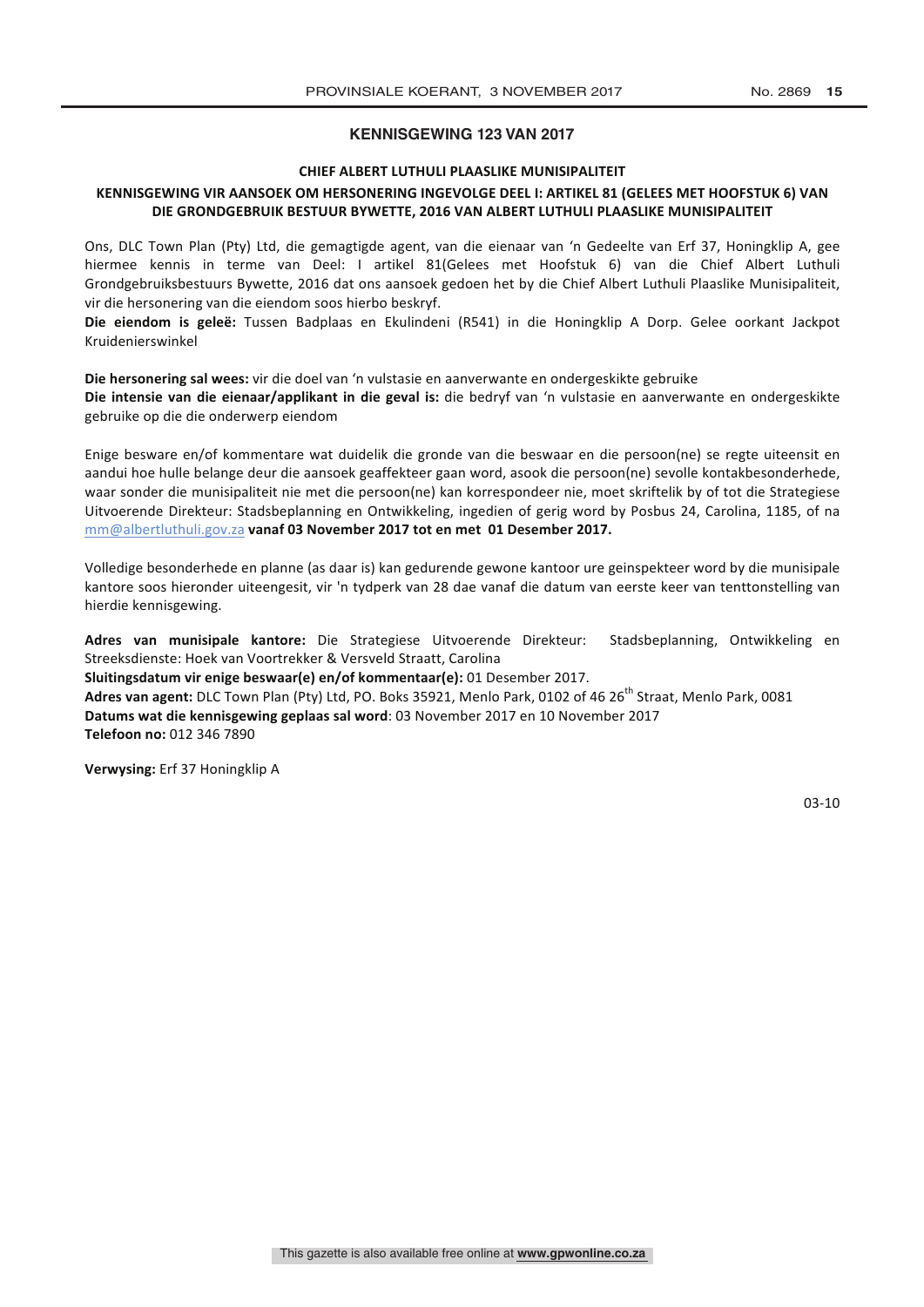## Provincial Notices • Provinsiale Kennisgewings

## **PROVINCIAL NOTICE 141 OF 2017**

## **NOTICE FOR AMENDMENT OF EMALAHLENI LAND USE MANAGEMENT SCHEME, 2010 EMALAHLENI AMENDMENT SCHEME NO: 2227, 2228, 2229, 2230 AND 2231**

We, Land Development Services (Pty) Ltd, being the authorised agent to apply on behalf of the owners of properties mentioned below, hereby give notice in terms of Section 66 (Chapter 4 and 5) of the Emalahleni Spatial Planning and Land Use Management By-Law, 2016 that we have applied to the eMalahleni Local Municipality for the amendment of the eMalahleni Land Use Management Scheme, 2010 to rezone the following properties:

- 1. Erf 568 Witbank Ext 3 at 49 Duncan Street, from "Residential 1" to "Residential 3" for Residential Building, Amendment Scheme No: 2227
- 2. Erf 311 Witbank at 60 French Street, from "Residential 1" to "Residential 3" for Residential Building, Amendment Scheme No: 2228
- 3. Erf 308 Witbank at 0 French Street, from "Residential 1" to "Residential 3" for Residential Building Amendment Scheme No: 2229
- 4. Erf 4/3163, Kriel EXT 11, Kingfisher Street, from "Residential 1" to "Residential 2" for Dwelling Units, Amendment Scheme No: 2230
- 5. Plot 31, Kendal Forest Holdings, 31 Heuwelfontein Road, from "Agriculture" to "Industrial 1" for Parking Garage Amendment Scheme No: 2231

Plans and/or particulars of the applications may be inspected during normal office hours at the following address: Directorate Development Planning, 3rd Floor, Civic Center, Mandela Avenue, Emalahleni, 1035. Contact details of relevant Municipal Section: 013 690 6354/013 690 6480/013 690 6220. Any person or persons having any objection against the approval of this application must lodge such written objections, together with a proper motivation, in a format as contemplated in Sections 103 and 104 of the Emalahleni Spatial Planning and Land Use Management By-Law, 2016, with the Municipal Manager, P.O. Box 3, Witbank and the undersigned, by not later than a period of 30 days from 30 October 2017.

**Address of Agent: Office 07, 248 Sullivan Avenue, Centurion, 0157 Cell: 078 621 2138 Email: ngobenig@landevs.co.za.**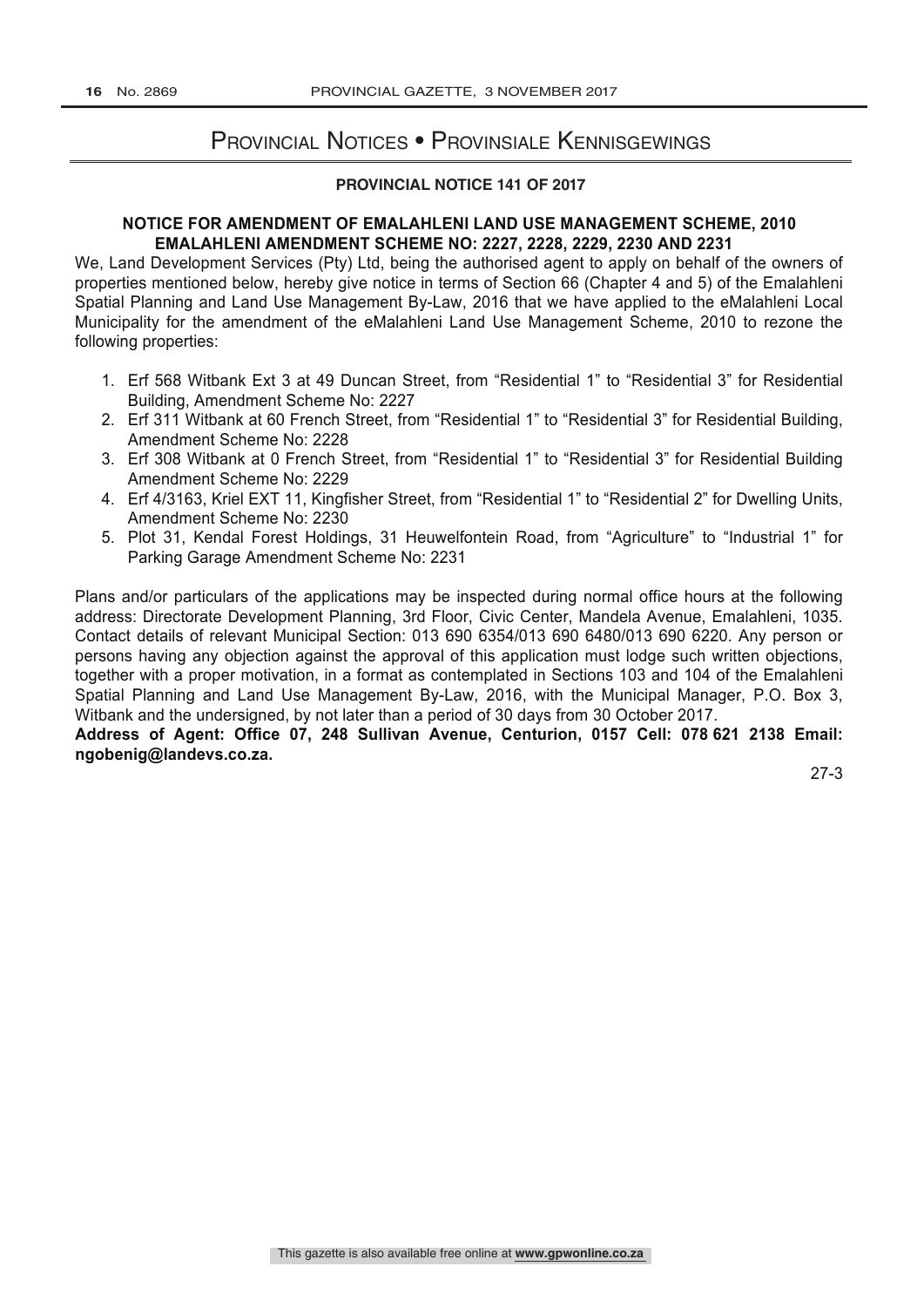## **PROVINSIALE KENNISGEWING 141 VAN 2017**

## **KENNISGEWING VIR WYSIGING VAN EMALAHLENI GRONDGEBRUIKBESTUURSKEMA, 2010 EMALAHLENI WYSIGINGSKEMA NR: 2227, 2228, 2229, 2230 EN 2231**

Ons, Land Development Services (Edms) Bpk, synde die gemagtigde agent om namens die eienaars van eiendomme hierbo hieronder aansoek te doen, gee hiermee ingevolge Artikel 66 (Hoofstuk 4 en 5) van die Emalahleni Ruimtelike Beplanning en Grondgebruiksbestuur deur -Law, 2016 dat ons by die eMalahleni Plaaslike Munisipaliteit aansoek gedoen het vir die wysiging van die eMalahleni Grondgebruikbestuurskema, 2010 om die volgende eiendomme te hersoneer:

- 1. Erwe 568 Witbank Uitbreiding 3, Duncanstraat 49, vanaf "Residensieel 1" na "Residensieel 3" vir Residensiele Gebou, Wysigingskema No: 2227
- 2. Erwe 311 Witbank, Fransstraat 60, vanaf "Residensieel 1" na "Residensieel 3" vir Residensiele Gebou, Wysigingskema No: 2228
- 3. Erwe 308 Witbank, Fransstraat 0, vanaf "Residensieel 1" na "Residensieel 3" vir Residensiele gebou Wysigingskema No: 2229
- 4. Erwe 4/3163, Kriel EXT 11, Kingfisherstraat, vanaf "Residensieel 1" na "Residensieel 2" vir Wooneenhede, Wysigingskema No: 2230 5
- 5. Plot 31, Kendal Forest Holdings, Heuwelfonteinweg 31, vanaf "Landbou" na "Nywerheid 1" vir Parkering Garage Wysigingskema No: 2231

Planne en / of besonderhede van die aansoeke kan gedurende gewone kantoorure by die volgende adres: Direktoraat Ontwikkelingsbeplanning, 3de Verdieping, Burgersentrum, Mandelalaan, Emalahleni, 1035, ingedien word. Kontakbesonderhede van relevante munisipale afdeling: 013 690 6354/013 690 6480/013 690 6220. Enige persoon of persone wat beswaar teen die goedkeuring van hierdie aansoek het, moet sodanige skriftelike besware tesame met 'n behoorlike motivering indien in 'n formaat soos beoog in artikels 103 en 104 van die Emalahleni Ruimtelike Beplanning en Grondgebruikbestuur Verordening 2016, met die Munisipale Bestuurder, Posbus Posbus 3, Witbank en die ondergetekende, teen nie later nie as 'n tydperk van 30 dae vanaf 30 Oktober 2017.

**Adres van Agent: Kantoor 07, Sullivanlaan 248, Centurion, 0157 Sel: 078 621 2138 Epos: ngobenig@landevs.co.za.**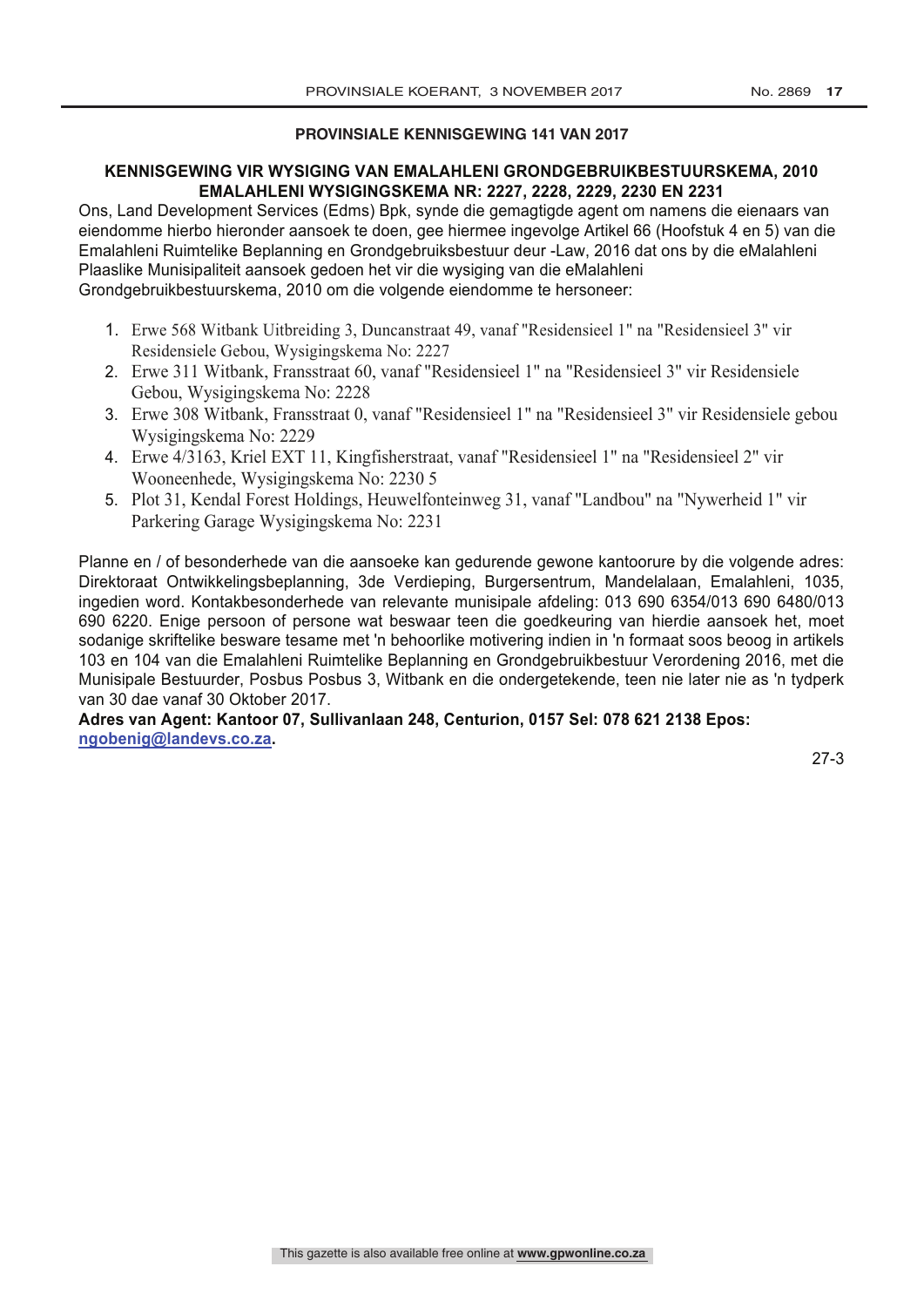# Local Authority Notices • Plaaslike Owerheids Kennisgewings

## **LOCAL AUTHORITY NOTICE 126 OF 2017**



## **NOTICE IN TERMS OF SECTION 67 OF THE LOCAL GOVERNMENT ORDINANCE, 17 OF 1939**

Notice is hereby made in terms of Section 67 of the Local Government Ordinance, 17 of 1939 as amended, that having been properly effected in accordance with the provisions of the Ordinance and as approved by Bushbuckridge Local Municipality, the following streets in Thulamahashe-B Township, as indicated on the diagrams, have been permanently closed and now known as Erf 1135, as indicated on SG. No. 5741/1998 and Erf 1136, as indicated on S.G No. 5742/1998 Thulamahashe-B Township.

These Erven are consolidated with Erven 64-100 Thulamahashe B Township to create the consolidated Erf now known as Erf 1137 Thulamahashe-B as indicated on S.G No. P.B. 16/1987.The General Plan has been in amended accordingly in terms of Section 39 of the Land Survey Act 9 of 1927 (as amended).

Enq : Chief Town Planner (Mr Louis Hlabane or Lucas Seshabela) Contact : (013) 773 0204 Cell: 082 529 2550 or 078 258 7550

3–10